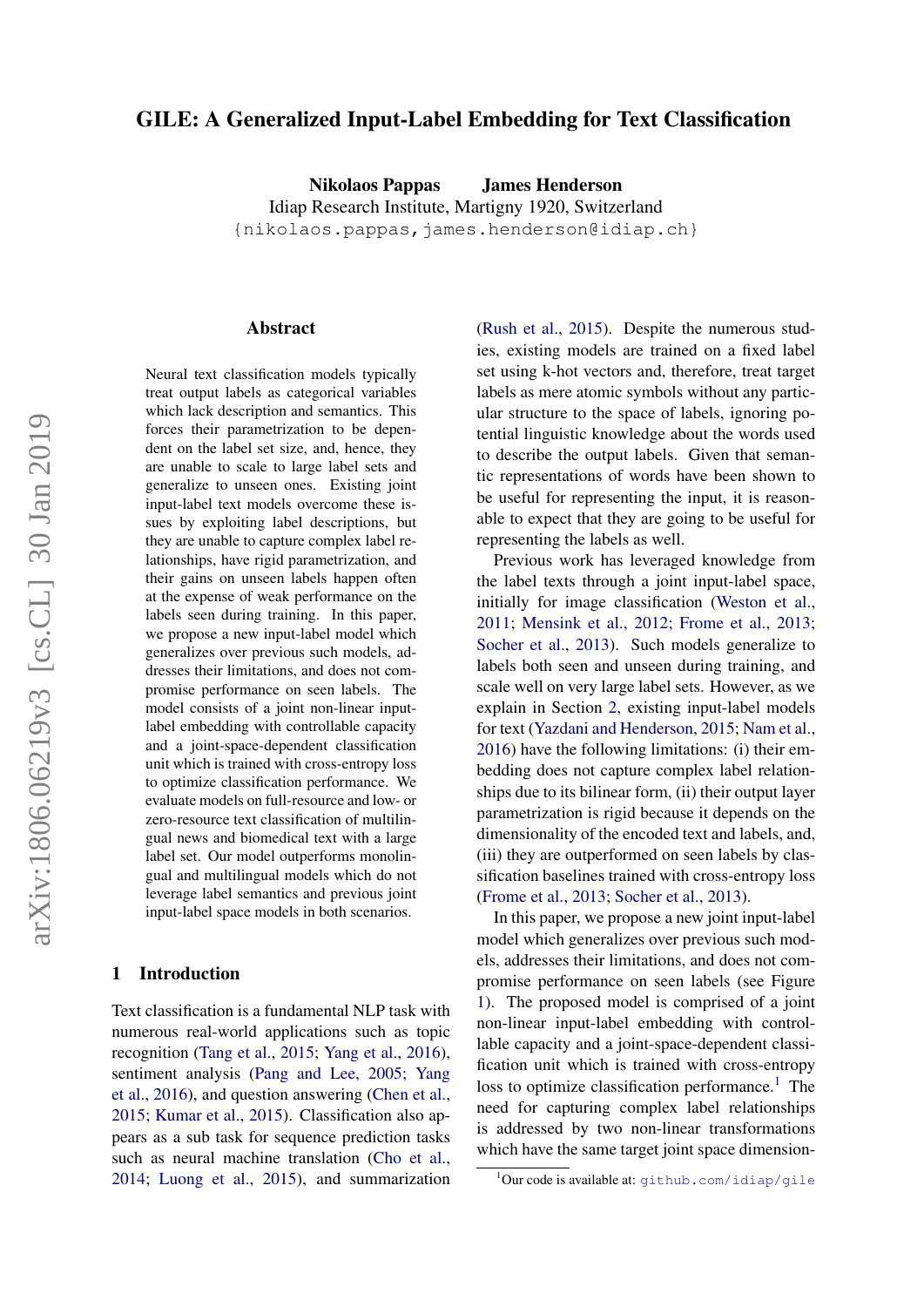ality. The parametrization of the output layer is not constrained by the dimensionality of the input or label encoding, but is instead flexible with a capacity which can be easily controlled by choosing the dimensionality of the joint space. Training is performed with cross-entropy loss, which is a suitable surrogate loss for classification problems, as opposed to a ranking loss such as WARP loss [\(Weston et al.,](#page-15-3) [2010\)](#page-15-3) which is more suitable for ranking problems.

Evaluation is performed on full-resource and low- or zero-resource scenarios of two text classification tasks, namely on biomedical semantic indexing [\(Nam et al.,](#page-14-5) [2016\)](#page-14-5) and on multilingual news classification [\(Pappas and Popescu-Belis,](#page-14-6) [2017\)](#page-14-6) against several competitive baselines. In both scenarios, we provide a comprehensive ablation analysis which highlights the importance of each model component and the difference with previous embedding formulations when using the same type of architecture and loss function.

Our main contributions are the following:

- (i) We identify key theoretical and practical limitations of existing joint input-label models.
- (ii) We propose a novel joint input-label embedding with flexible parametrization which generalizes over the previous such models and addresses their limitations.
- (iii) We provide empirical evidence of the superiority of our model over monolingual and multilingual models which ignore label semantics, and over previous joint input-label models on both seen and unseen labels.

The remainder of this paper is organized as follows. Section 2 provides background knowledge and explains limitations of existing models. Section 3 describes the model components, training and relation to previous formulations. Section 4 describes our evaluation results and analysis, while Section 5 provides an overview of previous work and Section 6 concludes the paper and provides future research directions.

# <span id="page-1-0"></span>2 Background: Neural Text **Classification**

We are given a collection  $D = \{(x_i, y_i), i =$  $1, \ldots, N$  made of N documents, where each document  $x_i$  is associated with labels  $y_i$  =  ${y_{ij} \in \{0,1\} \mid j = 1,\ldots,k\},\$  and k is the total number of labels. Each document  $x_i$  =  $\{w_{11}, w_{12}, \ldots, w_{K_i T_{K_i}}\}$  is a sequence of words grouped into sentences, with  $K_i$  being the number of sentences in document i and  $T_j$  being the number of words in sentence  $j$ . Each label  $j$  has a textual description comprised of multiple words,  $c_j = \{c_{j1}, c_{j2}, \ldots, c_{jL_j} | j = 1, \ldots, k\}$  with  $L_j$ being the number of words in each description. Given the input texts and their associated labels *seen* during the training portion of D, our goal is to learn a text classifier which is able to predict labels **both** in the seen,  $\mathcal{Y}_s$ , or unseen,  $\mathcal{Y}_u$ , label sets, defined as the sets of unique labels which have been seen or not during training respectively and, hence,  $\mathcal{Y} \cap \mathcal{Y}_u = \emptyset$  and  $\mathcal{Y} = \mathcal{Y}_s \cup \mathcal{Y}_u$ .<sup>[2](#page-1-1)</sup>

# 2.1 Input Text Representation

To encode the input text, we focus on hierarchical attention networks (HANs), which are competitive for monolingual [\(Yang et al.,](#page-15-0) [2016\)](#page-15-0) and multilingual text classification [\(Pappas and Popescu-Belis,](#page-14-6) [2017\)](#page-14-6). The model takes as input a document  $x$  and outputs a document vector  $h$ . The input words and label words are represented by vectors in  $\mathbb{R}^d$  from the same<sup>[3](#page-1-2)</sup> embeddings  $E \in \mathbb{R}^{|\mathcal{V}| \times d}$ , where V is the vocabulary and  $d$  is the embedding dimension;  $E$  can be pre-trained or learned jointly with the rest of the model. The model has two levels of abstraction, word and sentence. The word level is made of an encoder network  $g_w$  and an attention network  $a_w$ , while the sentence level similarly includes an encoder and an attention network.

**Encoders.** The function  $q_w$  encodes the sequence of input words  $\{w_{it} | t = 1, \ldots, T_i\}$  for each sentence i of the document, noted as:

$$
h_w^{(it)} = g_w(w_{it}), t \in [1, T_i],
$$
 (1)

and at the sentence level, after combining the intermediate word vectors  $\{h_w^{(it)} \mid t = 1, \ldots, T_i\}$  to a sentence vector  $s_i \in \mathbb{R}^{d_w}$  (see below), where  $d_w$  is the dimension of the word encoder, the function  $g_s$  encodes the sequence of sentence vectors  $\{s_i \mid i = 1, \ldots, K\}$ , noted as  $h_s^{(i)}$ . The  $g_w$  and  $g_s$  functions can be any feed-forward (DENSE) or recurrent networks, e.g. GRU [\(Cho et al.,](#page-13-1) [2014\)](#page-13-1).

**Attention**. The  $\alpha_w$  and  $\alpha_s$  attention mechanisms, which estimate the importance of each hidden

<span id="page-1-1"></span> $2^2$ Note that depending on the number of labels per document the problem can be a multi-label or multi-class problem.

<span id="page-1-2"></span><sup>&</sup>lt;sup>3</sup>This statement holds true for multilingual classification problems too if the embeddings are aligned across languages.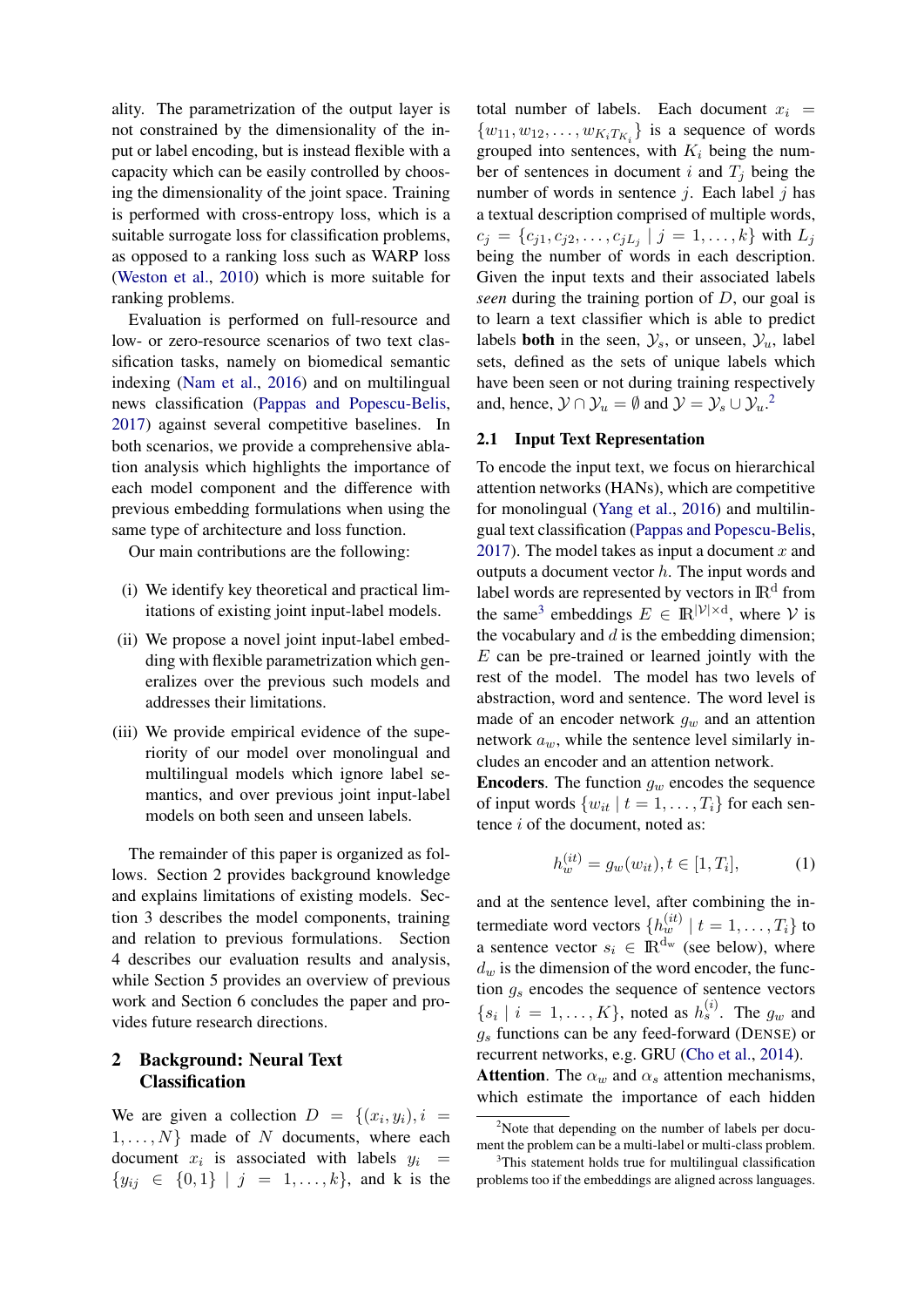state vector, are used to obtain the sentence  $s_i$  and document representation  $h$  respectively. The sentence vector is thus calculated as follows:

$$
s_i = \sum_{t=1}^{T_i} \alpha_w^{(it)} h_w^{(it)} = \sum_{t=1}^{T_i} \frac{\exp(v_{it}^\top u_w)}{\sum_j \exp(v_{ij}^\top u_w)} h_w^{(it)},\tag{2}
$$

where  $v_{it} = f_w(h_w^{(it)})$  is a fully-connected network with  $W_w$  parameters. The document vector  $h \in \mathbb{R}^{d_h}$ , where  $d_h$  is the dimension of the sentence encoder, is calculated similarly, by replacing  $u_{it}$  with  $v_i = f_s(h_s^{(i)})$  which is a fully-connected network with  $W_s$  parameters, and  $u_w$  with  $u_s$ , which are parameters of the attention functions.

#### 2.2 Label Text Representation

To encode the label text we use an encoder function which takes as input a label description  $c_i$  and outputs a label vector  $e_j \in \mathbb{R}^{d_c} \forall j = 1, \dots, k$ . For efficiency reasons, we use a simple, parameterfree function to compute  $e_i$ , namely the average of word vectors which describe label  $j$ , namely  $e_j = \frac{1}{L}$  $\frac{1}{L_j} \sum_{t=1}^{L_j} c_{jt}$ , and hence  $d_c = d$  in this case. By stacking all these label vectors into a matrix, we obtain the label embedding  $\mathcal{E} \in \mathbb{R}^{|\mathcal{Y}| \times d}$ . In principle, we could also use the same encoder functions as the ones for input text, but this would increase the computation significantly; hence, we keep this direction as future work.

# 2.3 Output Layer parametrizations

## 2.3.1 Typical Linear Unit

The most typical output layer, consists of a linear unit with a weight matrix  $W \in \mathbb{R}^{d_h \times |\mathcal{Y}|}$  and a bias vector  $b \in \mathbb{R}^{|\mathcal{Y}|}$  followed by a softmax or sigmoid activation function. Given the encoder's hidden representation h with dimension size  $d_h$ , the probability distribution of output  $y$  given input  $x$  is proportional to the following quantity:

$$
p(y|x) \propto \exp(W^\top h + b). \tag{3}
$$

The parameters in W can be learned separately or be tied with the parameters of the embedding  $E$  by setting  $W = E^T$  if the input dimension of W is restricted to be the same as that of the embedding  $E(d = d_h)$  and each label is represented by a single word description i.e. when  $Y$  corresponds to V and  $E = \mathcal{E}$ . In the latter case, Eq. [3](#page-2-0) becomes:

$$
p(y|x) \propto \exp(Eh + b). \tag{4}
$$

Either way, the parameters of such models are typically learned with cross-entropy loss, which is suitable for classification problems. However, in both cases they cannot be applied to labels which are not seen during training, because each label has learned parameters which are specific to that label, so the parameters for unseen labels cannot be learned. We now turn our focus to a class of models which can handle unseen labels.

## 2.3.2 Bilinear Input-Label Unit

Joint input-output embedding models can generalize from seen to unseen labels because the parameters of the label encoder are shared. The previously proposed joint input-output embedding models by [Yazdani and Henderson](#page-15-2) [\(2015\)](#page-15-2) and [Nam et al.](#page-14-5) [\(2016\)](#page-14-5) are based on the following bilinear ranking function  $f(\cdot)$ :

<span id="page-2-1"></span>
$$
f(x,y) = \mathcal{E} \mathcal{W} h,\tag{5}
$$

where  $\mathcal{E} \in \mathbb{R}^{|\mathcal{Y}| \times d}$  is the label embedding and  $W \in \mathbb{R}^{d \times d_h}$  is the bilinear embedding. This function allows one to define the rank of a given label  $y$  with respect to  $x$  and is trained using hinge loss to rank positive labels higher than negative ones. But note that the use of this ranking loss means that they do not model the conditional probability, as do the traditional models above.

Limitations. Firstly, the above formula can only capture linear relationships between encoded text (h) and label embedding  $(\mathcal{E})$  through W. We argue that the relationships between different labels are non-linear due to the complex interactions of the semantic relations across labels but also between labels and different encoded inputs. A more appropriate form for this purpose would include a non-linear transformation  $\sigma(\cdot)$ , e.g. with either:

<span id="page-2-2"></span>(a) 
$$
\underbrace{\sigma(\mathcal{EW})}_{\text{Label structure}} h
$$
 or (b)  $\mathcal{E} \underbrace{\sigma(\mathcal{Wh})}_{\text{Input structure}}.$  (6)

<span id="page-2-0"></span>Secondly, it is hard to control their output layer capacity due to their bilinear form, which uses a matrix of parameters  $(W)$  whose size is bounded by the dimensionalities of the label embedding and the text encoding. Thirdly, their loss function optimizes ranking instead of classification performance and thus treats the ground-truth as a ranked list when in reality it consists of one or more independent labels.

Summary. We hypothesize that these are the reasons why these models do not yet perform well on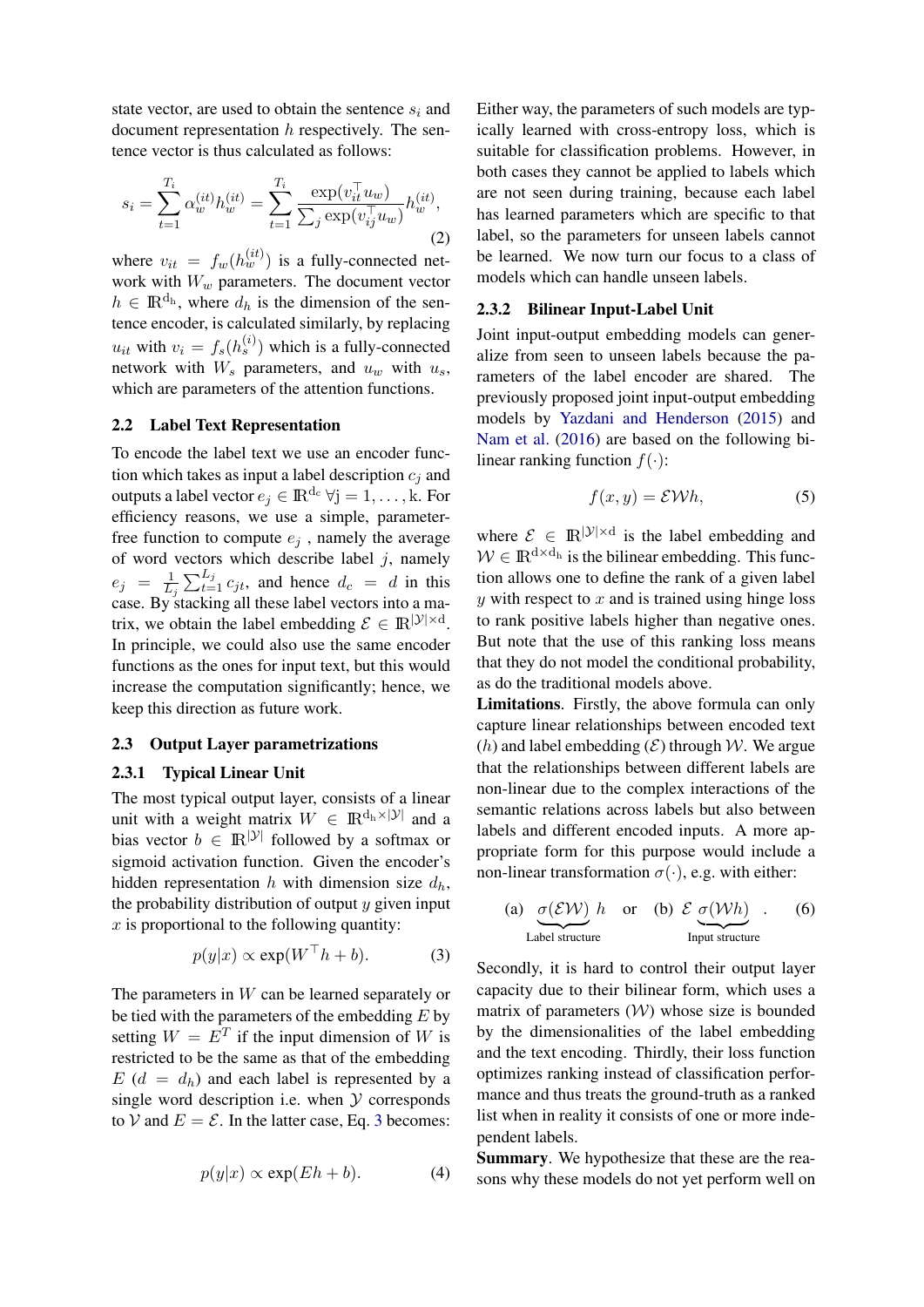seen labels compared to models which make use of the typical linear unit, and they do not take full advantage of the structure of the problem when tested on unseen labels. Ideally, we would like to have a model which will address these issues and will combine the benefits from both the typical linear unit and the joint input-label models.

# 3 The Proposed Output Layer Parametrization for Text Classification

We propose a new output layer parametrization for neural text classification which is comprised of a generalized input-label embedding which captures the structure of the labels, the structure of the encoded texts and the interactions between the two, followed by a classification unit which is independent of the label set size. The resulting model has the following properties: (i) it is able to capture complex output structure, (ii) it has a flexible parametrization which allows its capacity to be controlled, and (iii) it is trained with a classification surrogate loss such as cross-entropy. The model is depicted in Figure [1.](#page-3-0) In this section, we describe the model in detail, showing how it can be trained efficiently for arbitrarily large label sets and how it is related to previous models.

## 3.1 A Generalized Input-Label Embedding

Let  $q_{in}(h)$  and  $q_{out}(e_i)$  be two non-linear projections of the encoded input, i.e. the document  $h$ , and any encoded label  $e_i$ , where  $e_i$  is the  $j_{th}$  row vector from the label embedding matrix  $\mathcal{E}$ , which have the following form:

$$
e'_{j} = g_{out}(e_{j}) = \sigma(e_{j}U + b_{u}) \tag{7}
$$

$$
h' = g_{in}(h) = \sigma(Vh + b_v), \tag{8}
$$

where  $\sigma(\cdot)$  is a nonlinear activation function such as ReLU or Tanh, the matrix  $U \in \mathbb{R}^{d \times d_j}$  and bias  $b_u \in \mathbb{R}^{d_j}$  are the linear projection of the labels, and the matrix  $V \in \mathbb{R}^{d_j \times d_h}$  and bias  $b_v \in \mathbb{R}^{d_j}$  are the linear projection of the encoded input. Note that the projections for  $h'$  and  $e'_{j}$  could be highrank or low-rank depending on their initial dimensions and the target joint space dimension. Also let  $\mathcal{E}' \in \mathbb{R}^{|\mathcal{Y}| \times d_j}$  be the matrix resulting from projecting all the outputs  $e_i$  to the joint space, i.e.  $g_{out}(\mathcal{E}).$ 

The conditional output probability distribution



<span id="page-3-0"></span>Figure 1: Each encoded text and label are projected to a joint input-label multiplicative space, the output of which is processed by a classification unit with labelset-size independent parametrization.

can now be re-written as:

<span id="page-3-1"></span>
$$
p(y|x) \propto \exp(\mathcal{E}'h')
$$
  
 
$$
\propto \exp(g_{out}(\mathcal{E})g_{in}(h))
$$
  
 
$$
\propto \exp\left(\underbrace{\sigma(\mathcal{E}U+b_u)}_{\text{Label Structure}}\underbrace{\sigma(Vh+b_v)}_{\text{Input Structure}}\right). \quad (9)
$$

Crucially, this function has no label-set-size dependent parameters, unlike  $W$  and  $b$  in Eq. [3.](#page-2-0) In principle, this parametrization can be used for both multi-class and multi-label problems by defining the exponential in terms of a softmax and sigmoid functions respectively. However, in this paper we will focus on the latter.

#### 3.2 Classification Unit

We require that our classification unit parameters depend only on the joint input-label space above. To represent the compatibility between any encoded input text  $h_i$  and any encoded label  $e_i$  for this task, we define their joint representation based on multiplicative interactions in the joint space:

<span id="page-3-3"></span>
$$
g_{joint}^{(ij)} = g_{in}(h_i) \odot g_{out}(e_j), \qquad (10)
$$

where  $\odot$  is component-wise multiplication.

The probability for  $h_i$  to belong to one of the  $k$ known labels is modeled by a linear unit which maps any point in the joint space into a score which indicates the validity of the combination:

<span id="page-3-2"></span>
$$
p_{val}^{(ij)} = g_{joint}^{(ij)}w + b,
$$
 (11)

where  $w \in \mathbb{R}^{d_j}$  and b are a scalar variables. We compute the output of this linear unit for each known label which we would like to predict for a given document  $i$ , namely:

$$
P_{val}^{(i)} = \begin{bmatrix} p_{val}^{(i1)} \\ p_{val}^{(i2)} \\ \dots \\ p_{val}^{(ik)} \end{bmatrix} = \begin{bmatrix} g_{joint}^{(i1)}w + b \\ g_{joint}^{(i2)}w + b \\ \dots \\ g_{joint}^{(ik)}w + b \end{bmatrix} .
$$
 (12)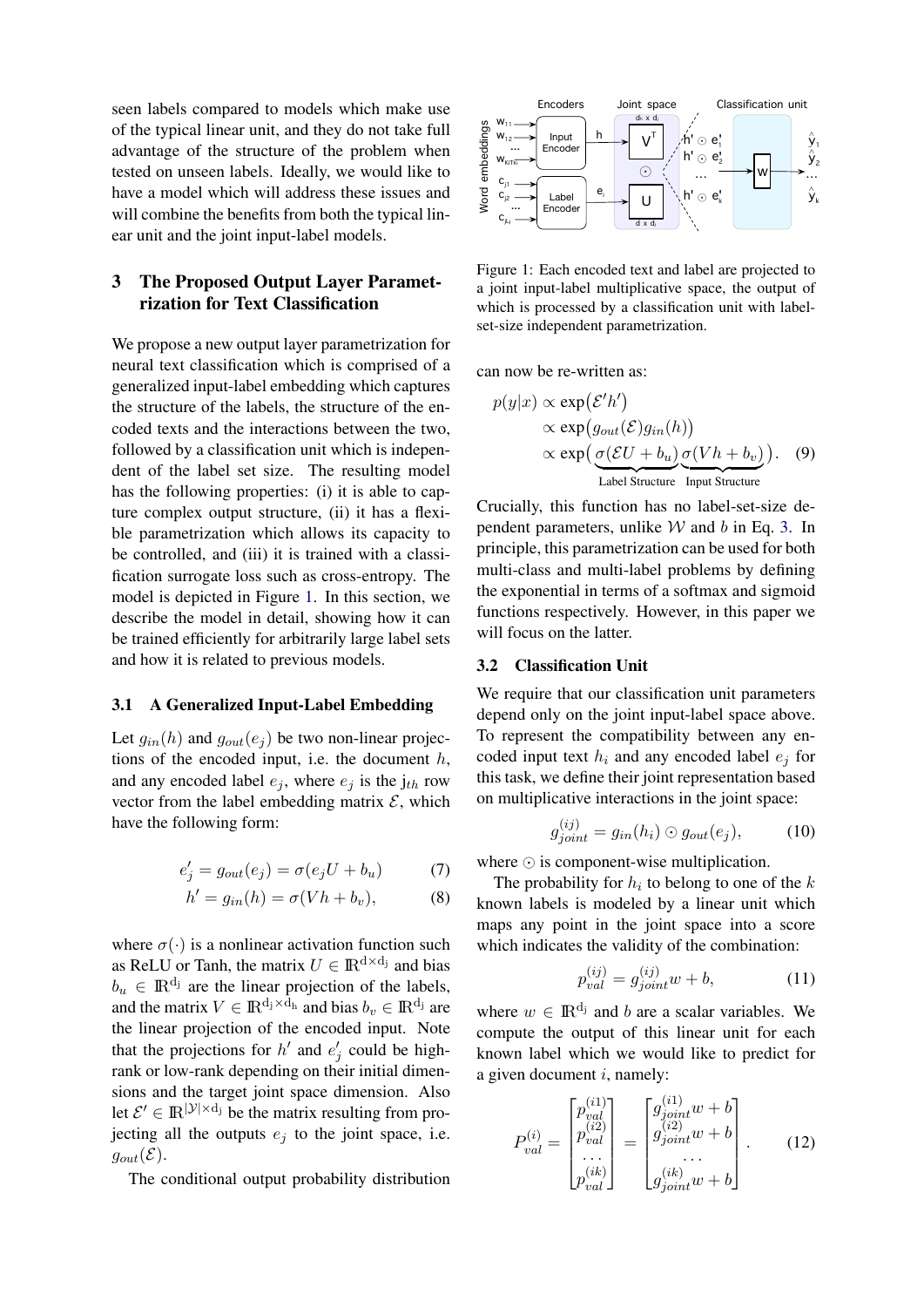For each row, the higher the value the more likely the label is to be assigned to the document. To obtain valid probability estimates and be able to train with binary cross-entropy loss for multi-label classification, we apply a sigmoid function as follows:

$$
\hat{y}_i = \hat{p}(y_i|x_i) = \frac{1}{1 + e^{-P_{val}^{(i)}}}. \tag{13}
$$

Summary. By adding the above changes to the general form of Eq. [9](#page-3-1) the conditional probability  $p(y_i|x_i)$  is now proportional to the following quantity:

<span id="page-4-0"></span>
$$
\exp(\sigma(\mathcal{E}U+b_u)(\sigma(Vh+b_v)\odot w)+b). \quad (14)
$$

Note that the number of parameters in this equation is independent of the size of the label set, given that  $U, V, w$  and b depend only on  $d_i$ , and  $k$  can vary arbitrarily. This allows the model to scale up to large label sets and generalize to unseen labels. Lastly, the proposed output layer addresses all the limitations of the previous models, as follows: (i) it is able to capture complex structure in the joint input-output space, (ii) it provides a means to easily control its capacity  $d_i$ , and (iii) it is trainable with cross-entropy loss.

#### 3.3 Training Objectives

The training objective for the multi-label classification task is based on binary cross-entropy loss. Assuming  $\theta$  contains all the parameters of the model, the training loss is computed as follows:

<span id="page-4-1"></span>
$$
\mathcal{L}(\theta) = -\frac{1}{Nk} \sum_{i=1}^{N} \sum_{j=1}^{k} \mathcal{H}(y_{ij}, \hat{y}_{ij}), \qquad (15)
$$

where  $H$  is the binary cross-entropy between the gold label  $y_{ij}$  and predicted label  $\hat{y}_{ij}$  for a document  $i$  and a candidate label  $j$ .

We handle multiple languages according to [Fi](#page-13-4)[rat et al.](#page-13-4) [\(2016\)](#page-13-4) and [Pappas and Popescu-Belis](#page-14-6) [\(2017\)](#page-14-6). Assuming that  $\Theta = {\theta_1, \theta_2, ..., \theta_M}$  are all the parameters required for each of the M languages, we use a joint multilingual objective based on the sum of cross-entropy losses:

$$
\mathcal{L}(\Theta) = -\frac{1}{Z} \sum_{i}^{N_e} \sum_{l}^{M} \sum_{j=1}^{k} \mathcal{H}(y_{ij}^{(l)}, \hat{y}_{ij}^{(l)}), \quad (16)
$$

where  $Z = N_e M k$  with  $N_e$  being the number of examples per epoch. At each iteration,

a document-label pair for each language is sampled. In addition, multilingual models share a certain subset of the encoder parameters during training while the output layer parameters are kept language-specific, as described by [Pappas and](#page-14-6) [Popescu-Belis](#page-14-6) [\(2017\)](#page-14-6). In this paper, we share most of the output layer parameters, namely the ones from the input-label space (U, V,  $b_v$ ,  $b_u$ ), and we keep only the classification unit parameters  $(w,$ b) language-specific.

## 3.4 Scaling Up to Large Label Sets

For a very large number  $d_i$  of joint-space dimensions in our parametrization, the computational complexity increases prohibitively because our projection requires a large matrix multiplication between U and E, which depends on  $|y|$ . In such cases, we resort to sampling-based training, by adopting the commonly used negative sampling method proposed by [Mikolov et al.](#page-14-7) [\(2013\)](#page-14-7). Let  $x_i \in \mathbb{R}^d$  and  $y_{ik} \in \{0, 1\}$  be an input-label pair and  $\hat{y_{ik}}$  the output probabilities from our model (Eq. [14\)](#page-4-0). By introducing the sets  $k_i^p$  $i$ <sup>*n*</sup> and  $k$ <sup>*n*</sup></sup>, which contain the indices of the positive and negative labels respectively for the *i*-th input, the loss  $L(\theta)$  in Eq. [15](#page-4-1) can be re-written as follows:

$$
= -\frac{1}{Z} \sum_{i=1}^{N} \sum_{j=1}^{k} \left[ y_{ij} \log \hat{y}_{ij} + \bar{y}_{ij} \log (1 - \hat{y}_{ij}) \right]
$$

$$
= -\frac{1}{Z} \sum_{i=1}^{N} \left[ \sum_{j=1}^{k_i^p} \log \hat{y}_{ij} + \sum_{j=1}^{k_i^p} \log (1 - \hat{y}_{ij}) \right],
$$
(17)

where  $Z = Nk$  and  $\bar{y}_{ij}$  is  $(1 - y_{ij})$ . To reduce the computational cost needed to evaluate  $\hat{y}_{ij}$  for all the negative label set  $k_i^n$ , we sample  $k^*$  labels from the negative label set with probability  $p=\frac{1}{\ln^2}$  $\frac{1}{|k_i^n|}$  to create the set  $k_i^n$ . This enables training on arbitrarily big label sets without increasing the computation required. By controlling the number of samples we can drastically speed up the training time, as we demonstrate empirically in Section [4.2.2.](#page-10-0) Exploring more informative sampling methods, e.g. importance sampling, would be an interesting direction of future work.

#### 3.5 Relation to Previous Parametrizations

The proposed embedding form can be seen as a generalization over the input-label embeddings with a bilinear form, because its degenerate form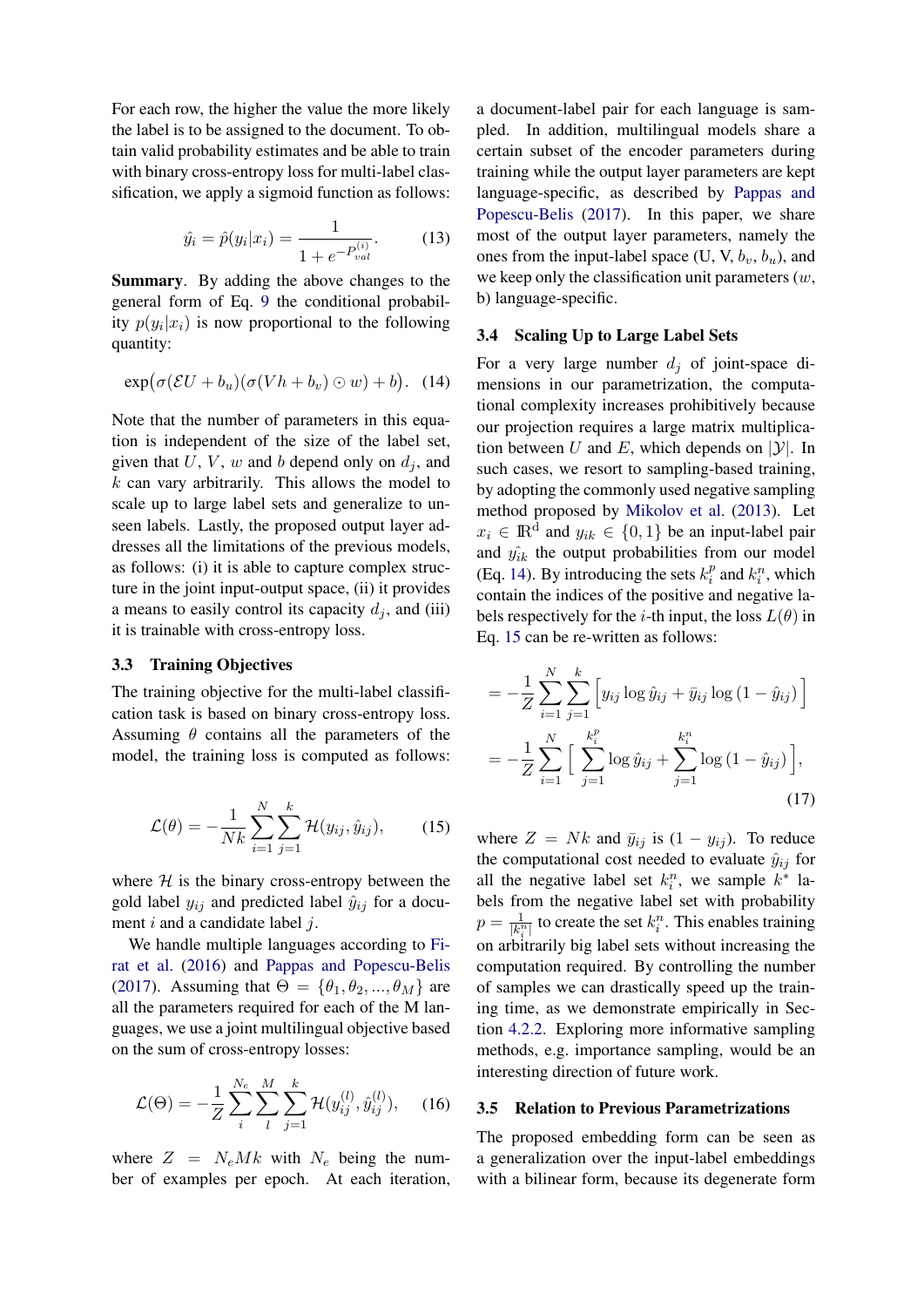is equivalent to the bilinear form of Eq. [5.](#page-2-1) In particular, this can be simply derived if we set one of the two non-linear projection functions in the second line of Eq. [9](#page-3-1) to be the identity function, e.g.  $g_{out}(\cdot) = I$ , set all biases to zero, and make the  $\sigma(.)$  activation function linear, as follows:

$$
\sigma(\mathcal{E}U + b_u)\sigma(Vh + b_v) = (\mathcal{E}I) (Vh)
$$
  
=  $\mathcal{E}Vh \ \Box,$  (18)

where  $V$  by consequence has the same number of dimensions as  $W \in \mathbb{R}^{d \times d_h}$  from the bilinear input-label embedding model of Eq. [5.](#page-2-1)

## 4 Experiments

The evaluation is performed on large-scale biomedical semantic indexing using the BioASQ dataset, obtained by [Nam et al.](#page-14-5) [\(2016\)](#page-14-5), and on multilingual news classification using the DW corpus, which consists of eight language datasets obtained by [Pappas and Popescu-Belis](#page-14-6) [\(2017\)](#page-14-6). The statistics of these datasets are listed in Table [1.](#page-5-0)

### <span id="page-5-2"></span>4.1 Biomedical Text Classification

We evaluate on biomedical text classification to demonstrate that our generalized input-label model scales to very large label sets and performs better than previous joint input-label models on both seen and unseen label prediction scenarios.

#### 4.1.1 Settings

We follow the exact evaluation protocol, data and settings of [Nam et al.](#page-14-5) [\(2016\)](#page-14-5), as described below. We use the BioASQ Task 3a dataset, which is a collection of scientific publications in biomedical research. The dataset contains about 12M documents labeled with around 11 labels out of 27,455, which are defined according to the Medical Subject Headings (MESH) hierarchy. The data was minimally pre-processed with tokenization, number replacements (NUM), rare word replacements (UNK), and split with the provided script by year so that the training set includes all documents until 2004 and the ones from 2005 to 2015 were kept for the test set, this corresponded to 6,692,815 documents for training and 4,912,719 for testing. For validation, a set of 100,000 documents were randomly sampled from the training set. We report the same ranking-based evaluation metrics as [Nam](#page-14-5) [et al.](#page-14-5) [\(2016\)](#page-14-5), namely rank loss (RL), average precision (AvgPr) and one-error loss (OneErr).

| <b>Dataset</b> |            | <b>Documents</b> | <b>Labels</b> |           |             |
|----------------|------------|------------------|---------------|-----------|-------------|
| abbrev.        | $#$ count  | # words          | $\bar{w_d}$   | $#$ count | $\bar{w_l}$ |
| <b>BioASQ</b>  | 11,705,534 | 528.156          | 214           | 26.104    | 35.0        |
| DW             | 598,304    | 884,272          | 436           | 5,637     | 2.3         |
| – en           | 112,816    | 110,971          | 516           | 1,385     | 2.1         |
| – de           | 132,709    | 261,280          | 424           | 1,176     | 1.8         |
| $-$ es         | 75,827     | 130,661          | 412           | 843       | 4.7         |
| $- pt$         | 39,474     | 58.849           | 571           | 396       | 1.8         |
| – uk           | 35.423     | 105,240          | 342           | 288       | 1.7         |
| – ru           | 108,076    | 123,493          | 330           | 916       | 1.8         |
| - ar           | 57,697     | 58,922           | 357           | 435       | 2.4         |
| – fa           | 36,282     | 34,856           | 538           | 198       | 2.5         |

<span id="page-5-0"></span>Table 1: Dataset statistics: #count is the number of documents, #words are the number of unique words in the vocabulary  $V$ ,  $\bar{w_d}$  and  $\bar{w_l}$  are the average number of words per document and label respectively.

Our hyper-parameters were selected on validation data based on average precision as follows: 100-dimensional word embeddings, encoder, attention (same dimensions as the baselines), joint input-label embedding of 500, batch size of 64, maximum number of 300 words per document and 50 words per label, ReLU activation, 0.3% negative label sampling, and optimization with ADAM until convergence. The word embeddings were learned end-to-end on the task.<sup>[4](#page-5-1)</sup>

The baselines are the joint input-label models from [Nam et al.](#page-14-5) [\(2016\)](#page-14-5), noted as [N16], namely:

- WSABIE+: This model is an extension of the original WSABIE model by [Weston et al.](#page-15-1) [\(2011\)](#page-15-1), which instead of learning a ranking model with fixed document features, it jointly learns features for documents and words, and is trained with the WARP ranking loss.
- AiTextML: This model is the one proposed by [Nam et al.](#page-14-5) [\(2016\)](#page-14-5) with the purpose of learning jointly representations of documents, labels and words, along with a joint input-label space which is trained with the WARP ranking loss.

The scores of the WSABIE+ and AiTextML baselines in Table [2](#page-6-0) are the ones reported by [Nam et al.](#page-14-5) [\(2016\)](#page-14-5). In addition, we report scores of a wordlevel attention neural network (WAN) with DENSE encoder and attention followed by a sigmoid out-

<span id="page-5-1"></span><sup>&</sup>lt;sup>4</sup>Here, the word embeddings are included in the parameter statistics because they are variables of the network.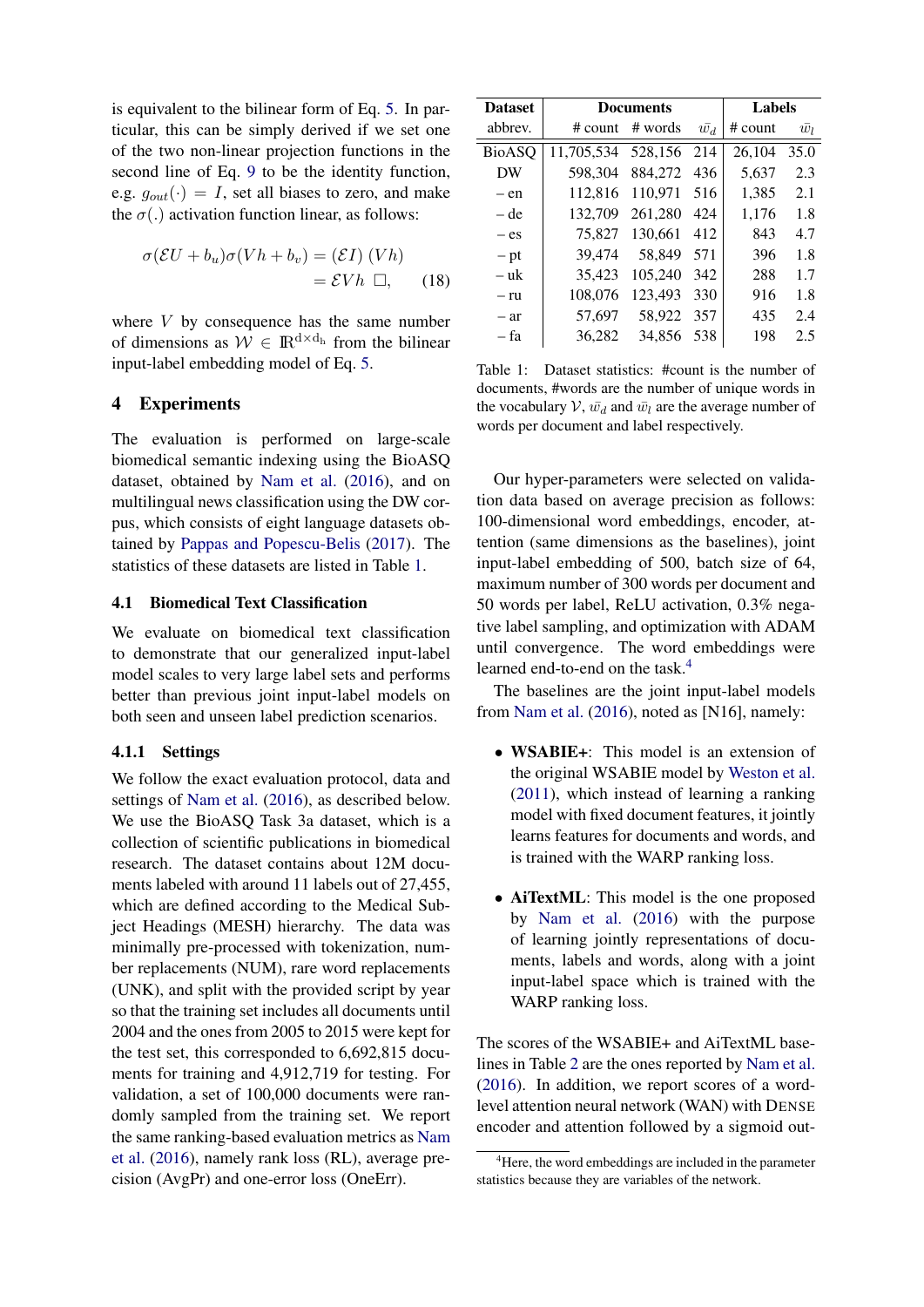|          | <b>Model</b>                       | <b>Layer form</b>                                  | Dim    | <b>Seen labels</b> |            |                   | <b>Unseen labels</b> | <b>Params</b> |                 |         |
|----------|------------------------------------|----------------------------------------------------|--------|--------------------|------------|-------------------|----------------------|---------------|-----------------|---------|
|          | abbrev.                            | output                                             | #count |                    |            | $RL$ AvgPr OneErr |                      |               | RL AvgPr OneErr | #count  |
|          | WSABIE+                            | $\mathcal{E} \mathcal{W} h_t$                      | 100    |                    | 5.21 36.64 | 41.72             | 48.81                | 0.37          | 99.94           | 722.10M |
|          | $\sum_{i=1}^{\infty}$ AiTextML avg | $\mathcal{E} \mathcal{W} h_t$                      | 100    |                    | 3.54 32.78 | 25.99             | 52.89                | 0.39          | 99.94           | 724.47M |
|          | AiTextML inf                       | $\mathcal{E} \mathcal{W} h_t$                      | 100    |                    | 3.54 32.78 | 25.99             | 21.62 2.66           |               | 98.61           | 724.47M |
| æ        | <b>WAN</b>                         | $W^\top h_t$                                       |        |                    |            | 1.53 42.37 11.23  |                      |               |                 | 55.60M  |
|          | $\frac{1}{8}$ BIL-WAN [YH15]       | $\sigma$ (EW)Wh <sub>t</sub>                       | 100    |                    | 1.21 40.68 | 17.52             | 18.72                | 9.50          | 93.89           | 52.85M  |
| జె       | <b>BIL-WAN [N16]</b>               | $\mathcal{E} \mathcal{W} h_t$                      | 100    |                    | 1.12 41.91 | 16.94             |                      | 16.26 10.55   | 93.23           | 52.84M  |
|          | <b>GILE-WAN</b>                    | $\sigma$ ( <i>EU</i> ) $\sigma$ ( <i>V</i> $h_t$ ) | 500    |                    | 0.78 44.39 | 11.60             |                      | 9.06 12.95    | 91.90           | 52.93M  |
| <u>ی</u> | - constrained $d_i$                | $\sigma$ (EW) $\sigma$ (Wh <sub>t</sub> )          | 100    | 1.01               | 37.71      | 16.16             |                      | 10.34 11.21   | 93.38           | 52.85M  |
|          | $-$ only label (Eq. 6a)            | $\sigma$ (EW) $h_t$                                | 100    |                    | 1.06 40.81 | 13.77             | 9.77                 | 14.71         | 90.56           | 52.84M  |
|          | $-$ only input (Eq. 6b)            | $\mathcal{E}\sigma(\mathcal{W}h_t)$                | 100    | 1.07               | 39.78      | 15.67             | 19.28                | 7.18          | 95.91           | 52.84M  |

<span id="page-6-0"></span>Table 2: Biomedical semantic indexing results computed over labels seen and unseen during training, i.e. the full-resource versus zero-resource settings. Best scores among the competing models are marked in bold.

put layer, trained with binary cross-entropy loss.<sup>[5](#page-6-1)</sup> Our model replaces WAN's output layer with a generalized input-label embedding layer and its variations, noted GILE-WAN. For comparison, we also compare to bilinear input-label embedding versions of WAN for the model by [Yazdani and](#page-15-2) [Henderson](#page-15-2) [\(2015\)](#page-15-2), noted as BIL-WAN [YH16], and the one by [Nam et al.](#page-14-5) [\(2016\)](#page-14-5), noted as BIL-WAN [N16]. Note that the AiTextML parameter space is huge and makes learning difficult for our models (linear wrt. labels and documents). Instead, we make sure that our models have far fewer parameters than the baselines (Table [2\)](#page-6-0).

## 4.1.2 Results

The results on biomedical semantic indexing on seen and unseen labels are shown in Table [2.](#page-6-0) We observe that the neural baseline, WAN, outperforms WSABIE+ and AiTextML on the seen labels, namely by  $+5.73$  and  $+9.59$  points in terms of AvgPr respectively. The differences are even more pronounced when considering the ranking loss and one error metrics. This result is compatible with previous findings that existing joint inputlabel models are not able to outperform strong supervised baselines on seen labels. However, WAN is not able to generalize at all to unseen labels, hence the WSABIE+ and AiTextML have a clear advantage in the zero-resource setting.

In contrast, our generalized input-label model,

GILE-WAN, outperforms WAN even on seen labels, where our model has higher average precision by  $+2.02$  points, better ranking loss by  $+43\%$ and comparable OneErr  $(-3%)$ . And this gain is not at the expense of performance on unseen labels. GILE-WAN, outperforms WSABIE+, Ai-TextML variants<sup>[6](#page-6-2)</sup> by a large margin in both cases, e.g. by  $+7.75$ ,  $+11.61$  points on seen labels and by  $+12.58$ ,  $+10.29$  points in terms of average precision on unseen labels, respectively. Interestingly, our GILE-WAN model also outperforms the two previous bilinear input-label embedding formulations of [Yazdani and Henderson](#page-15-2) [\(2015\)](#page-15-2) and [Nam](#page-14-5) [et al.](#page-14-5) [\(2016\)](#page-14-5), namely BIL-WAN [YH15] and BIL-WAN [N16] by  $+3.71$ ,  $+2.48$  points on seen labels and  $+3.45$  and  $+2.39$  points on unseen labels, respectively, even when they are trained with the same encoders and loss as ours. These models are not able to outperform the WAN baseline when evaluated on the seen labels, namely they have −1.68 and −0.46 points lower average precision than WAN, but they outperform WSABIE+ and AiTextML on both seen and unseen labels. Overall, the results show a clear advantage of our generalized input-label embedding model against previous models on both seen and unseen labels.

# 4.1.3 Ablation Analysis

To evaluate the effectiveness of individual components of our model, we performed an ablation study (last three rows in Table [2\)](#page-6-0). Note that when we use only the label or only the input embedding

<span id="page-6-1"></span><sup>&</sup>lt;sup>5</sup> In our preliminary experiments, we also trained the neural model with a hinge loss as WSABIE+ and AiTextML, but it performed similarly to them and much worse than WAN, so we did not further experiment with it.

<span id="page-6-2"></span> $6$ Namely,  $avg$  when using the average of word vectors and *inf* when using inferred label vectors to make predictions.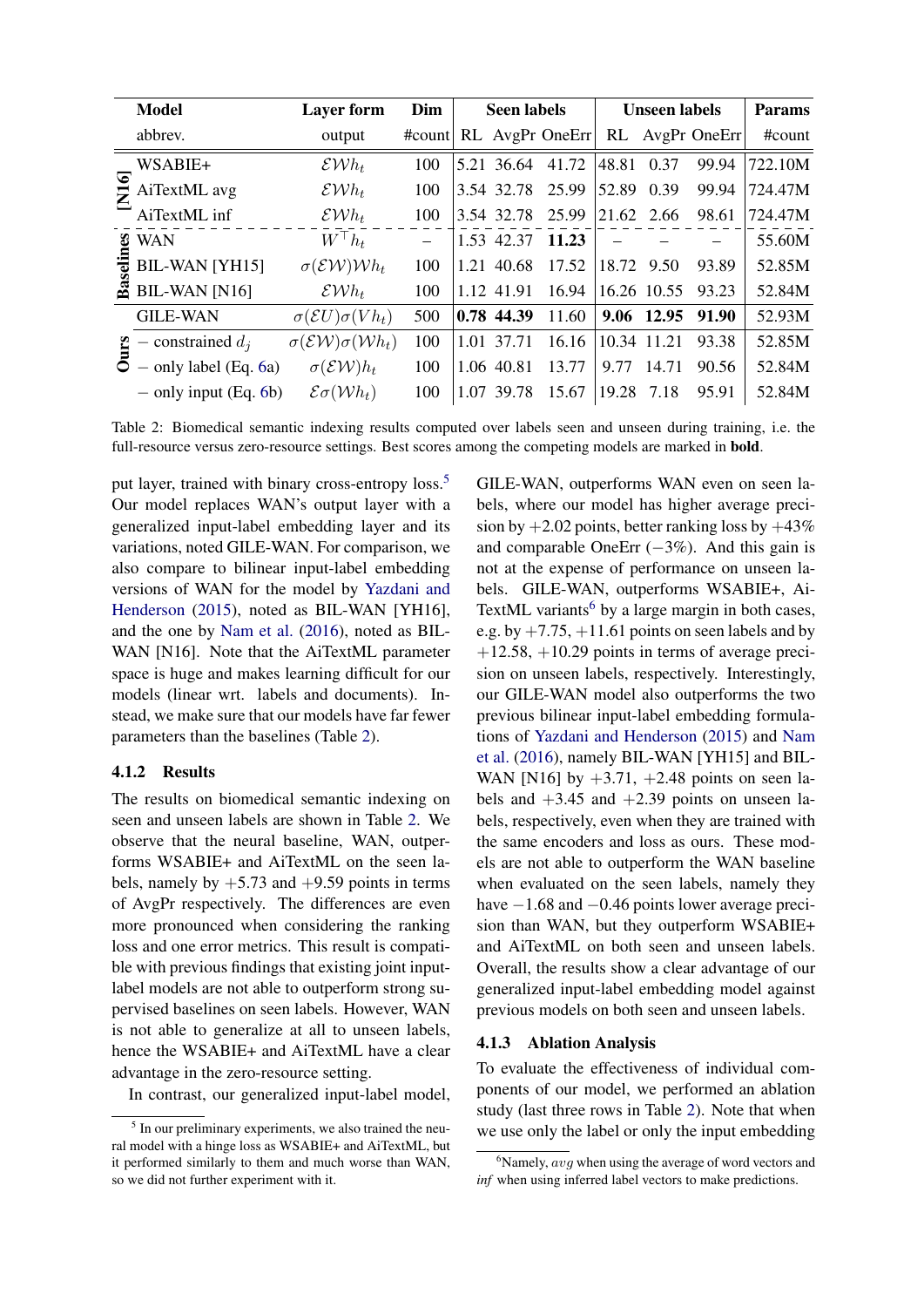in our generalized input-label formulation, the dimensionality of the joint space is constrained to be the dimensionality of the encoded labels and inputs respectively, that is  $d_i=100$  in our experiments.

All three variants of our model outperform previous embedding formulations of [Nam et al.](#page-14-5) [\(2016\)](#page-14-5) and [Yazdani and Henderson](#page-15-2) [\(2015\)](#page-15-2) in all metrics except from AvgPr on seen labels where they score slightly lower. The decrease in AvgPrec for our model variants with  $d_i=100$  compared to the neural baselines could be attributed to the difficulty in learning the parameters of a highly nonlinear space with only a few hidden dimensions. Indeed, when we increase the number of dimensions  $(d_i=500)$ , our full model outperforms them by a large margin. Recall that this increase in capacity is only possible with our full model definition in Eq. 9 and none of the other variants allow us to do this without interfering with the original dimensionality of the encoded labels  $(\mathcal{E})$  and input  $(h_t)$ . In addition, our model variants with  $d_i=100$ exhibit consistently higher scores than baselines in terms of most metrics on both seen and unseen labels, which suggests that they are able to capture more complex relationships across labels and between encoded inputs and labels.

Overall, the best performance among our model variants is achieved when using only the label embedding and, hence, it is the most significant component of our model. Surprisingly, our model with only the label embedding achieves higher performance than our full model on unseen labels but it is far behind our full model when we consider performance on both seen and unseen labels. When we constrain our full model to have the same dimensionality with the other variants, i.e.  $d_i=100$ , it outperforms the one that uses only the input embedding in most metrics and it is outperformed by the one that uses only the label embedding.

#### 4.2 Multilingual News Text Classification

We evaluate on multilingual news text classification to demonstrate that our output layer based on the generalized input-label embedding outperforms previous models with a typical output layer in a wide variety of settings, even for labels which have been seen during training.

## 4.2.1 Settings

We follow the exact evaluation protocol, data and settings of [Pappas and Popescu-Belis](#page-14-6) [\(2017\)](#page-14-6), as

described below. The dataset is split per language into 80% for training, 10% for validation and 10% for testing. We evaluate on both types of labels (general  $Y_q$ , and specific  $Y_s$ ) in a *full-resource scenario*, and we evaluate only on the general labels  $(Y_a)$  in a *low-resource scenario*. Accuracy is measured with the micro-averaged F1 percentage scores.

The word embeddings for this task are the aligned pre-trained 40-dimensional multi-CCA multilingual word embeddings by [Ammar et al.](#page-12-1)  $(2016)$  and are kept fixed during training.<sup>[7](#page-7-0)</sup> The sentences are already truncated at a length of 30 words and the documents at a length of 30 sentences. The hyper-parameters were selected on validation data as follows: 100-dimensional encoder and attention, ReLU activation, batch size of 16, epoch size of 25k, no negative sampling (all labels are used) and optimization with ADAM until convergence. To ensure equal capacity to baselines, we use approximately the same number of parameters  $n_{tot}$  with the baseline classification layers, by setting:

$$
d_j \simeq \frac{d_h * |k^{(i)}|}{d_h + d}, \ i = 1, \dots, M, \qquad (19)
$$

in the monolingual case, and similarly,  $d_i \simeq$  $(d_h * \sum_{i=1}^{M} |k_{i,j}^{(i)}|)/(d_h + d)$  in the multilingual case, where  $k^{(i)}$  is the number of labels in language i.

The hierarchical models have *Dense* encoders in all scenarios (Tables [3,](#page-8-0) [6,](#page-10-1) and [7\)](#page-10-0), except from the varying encoder experiment (Table [4\)](#page-9-0). For the low-resource scenario, the levels of data availability are: *tiny* from 0.1% to 0.5%, *small* from 1% to 5% and *medium* from 10% to 50% of the original training set. For each level, the average F1 across discrete increments of 0.1, 1 and 10 are reported respectively. The decision thresholds, which were tuned on validation data by [Pap](#page-14-6)[pas and Popescu-Belis](#page-14-6) [\(2017\)](#page-14-6), are set as follows: for the full-resource scenario it is set to 0.4 for  $|Y_s|$  < 400 and 0.2 for  $|Y_s| \geq 400$ , and for the low-resource scenario it is set to 0.3 for all sets.

The baselines are all the monolingual and multilingual neural networks from [Pappas and Popescu-](#page-14-6)[Belis](#page-14-6) [\(2017\)](#page-14-6)<sup>[8](#page-7-1)</sup>, noted as [PB17], namely:

<span id="page-7-0"></span> $7$ The word embeddings are not included in the parameters statistics because they are not variables of the network.

<span id="page-7-1"></span><sup>8</sup> For reference, in Table [4](#page-9-0) we also compare to a logistic regression trained with unigrams over the full vocabulary and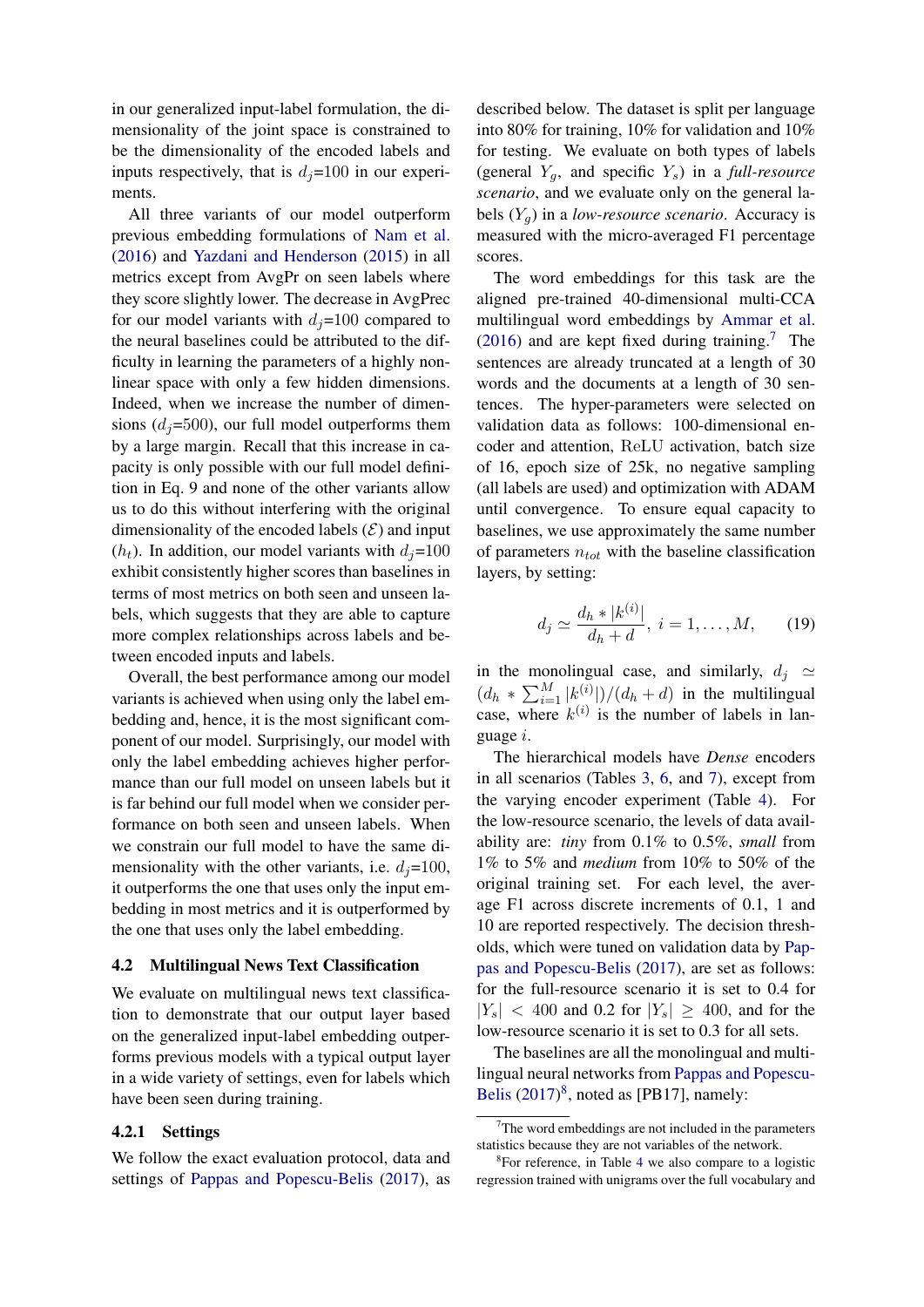|             |       | <b>Models</b>        | Languages (en + aux $\rightarrow$ en) |      |      |      |      |           | Languages (en + aux $\rightarrow$ aux) |      |      |      |      |      | Stat. |      |      |
|-------------|-------|----------------------|---------------------------------------|------|------|------|------|-----------|----------------------------------------|------|------|------|------|------|-------|------|------|
| $Y_g$       |       | abbrev.              | de                                    | es   | pt   | uk   | ru   | ar        | fa                                     | de   | es   | pt   | uk   | ru   | ar    | fa   | avg  |
| <b>PB17</b> |       | NN(Avg)              | 50.7                                  |      |      |      |      |           |                                        | 53.1 | 70.0 | 57.2 | 80.9 | 59.3 | 64.4  | 66.6 | 57.6 |
|             | Mono  | HNN(Avg)             | 70.0                                  |      |      |      |      |           |                                        | 67.9 | 82.5 | 70.5 | 86.8 | 77.4 | 79.0  | 76.6 | 73.6 |
|             |       | HAN (Att)            | 71.2                                  |      |      |      |      |           |                                        | 71.8 | 82.8 | 71.3 | 85.3 | 79.8 | 80.5  | 76.6 | 74.7 |
|             |       | MHAN-Enc             | 71.0                                  | 69.9 | 69.2 | 70.8 | 71.5 | 70.0      | 71.3                                   | 69.7 | 82.9 | 69.7 | 86.8 | 80.3 | 79.0  | 76.0 | 74.1 |
|             | Multi | <b>MHAN-Att</b>      | 74.0                                  | 74.2 | 74.1 | 72.9 | 73.9 | 73.8      | 73.3                                   | 72.5 | 82.5 | 70.8 | 87.7 | 80.5 | 82.1  | 76.3 | 76.3 |
|             |       | MHAN-Both            | 72.8                                  | 71.2 | 70.5 | 65.6 | 71.1 | 68.9      | 69.2                                   | 70.4 | 82.8 | 71.6 | 87.5 | 80.8 | 79.1  | 77.1 | 74.2 |
|             |       | GILE-NN (Avg)        | 60.1                                  |      |      |      |      |           |                                        | 60.3 | 76.6 | 62.1 | 82.0 | 65.7 | 77.4  | 68.6 | 65.2 |
|             | Mono  | GILE-HNN (Avg)       | 74.8                                  |      |      |      |      |           |                                        | 71.3 | 83.3 | 72.6 | 88.3 | 81.5 | 81.9  | 77.1 | 77.1 |
| Ours        |       | GILE-HAN (Att)       | 76.5                                  |      |      |      |      |           |                                        | 74.2 | 83.4 | 71.9 | 86.1 | 82.7 | 81.0  | 77.2 | 78.0 |
|             |       | GILE-MHAN-Enc        | 75.1                                  | 74.0 | 72.7 | 70.7 | 74.4 | 73.5      | 73.2                                   | 72.7 | 83.4 | 73.0 | 88.7 | 82.8 | 83.3  | 77.4 | 76.7 |
|             | Multi | <b>GILE-MHAN-Att</b> | 76.5                                  | 76.5 | 76.3 | 75.3 | 76.1 | 75.6      | 75.2                                   | 74.5 | 83.5 | 72.7 | 88.0 | 83.4 | 82.1  | 76.7 | 78.0 |
|             |       | GILE-MHAN-Both       | 75.3                                  | 73.7 | 72.1 | 67.2 | 72.5 | 73.8      | 69.7                                   | 72.6 | 84.0 | 73.5 | 89.0 | 81.9 | 82.0  | 77.7 | 76.0 |
| $Y_s$       |       | Models               | de                                    | es   | pt   | uk   | ru   | ar        | fa                                     | de   | es   | pt   | uk   | ru   | ar    | fa   | avg  |
|             |       | NN(Avg)              | 24.4                                  |      |      |      |      |           |                                        | 21.8 | 22.1 | 24.3 | 33.0 | 26.0 | 24.1  | 32.1 | 25.3 |
|             | Mono  | HNN(Avg)             | 39.3                                  |      |      |      |      |           |                                        | 39.6 | 37.9 | 33.6 | 42.2 | 39.3 | 34.6  | 43.1 | 38.9 |
| <b>PB17</b> |       | HAN (Att)            | 43.4                                  |      |      |      |      |           |                                        | 44.8 | 46.3 | 41.9 | 46.4 | 45.8 | 41.2  | 49.4 | 44.2 |
|             |       | MHAN-Enc             | 45.4                                  | 45.9 | 44.3 | 41.1 | 42.1 | 44.9      | 41.0                                   | 43.9 | 46.2 | 39.3 | 47.4 | 45.0 | 37.9  | 48.6 | 43.8 |
|             | Multi | <b>MHAN-Att</b>      | 46.3                                  | 46.0 | 45.9 | 45.6 | 46.4 | 46.4      | 46.1                                   | 46.5 | 46.7 | 43.3 | 47.9 | 45.8 | 41.3  | 48.0 | 45.8 |
|             |       | MHAN-Both            | 45.7                                  | 45.6 | 41.5 | 41.2 | 45.6 | 44.6      | 43.0                                   | 45.9 | 46.4 | 40.3 | 46.3 | 46.1 | 40.7  | 50.3 | 44.5 |
|             |       | GILE-NN (Avg)        | 27.5                                  |      |      |      |      |           |                                        | 27.5 | 28.4 | 29.2 | 36.8 | 31.6 | 32.1  | 35.6 | 29.5 |
|             | Mono  | GILE-HNN (Avg)       | 43.1                                  |      |      |      |      |           |                                        | 43.4 | 42.0 | 37.7 | 43.0 | 42.9 | 36.6  | 44.1 | 42.2 |
| Ours        |       | GILE-HAN (Att)       | 45.9                                  |      |      |      |      |           |                                        | 47.3 | 47.4 | 42.6 | 46.6 | 46.9 | 41.9  | 48.6 | 45.9 |
|             |       | GILE-MHAN-Enc        | 46.0                                  | 46.6 | 41.2 | 42.5 |      | 46.4 43.4 | 41.8                                   | 47.2 | 47.7 | 41.5 | 49.5 | 46.6 | 41.4  | 50.7 | 45.1 |
|             | Multi | <b>GILE-MHAN-Att</b> | 47.3                                  | 47.0 | 45.8 | 45.5 | 46.2 | 46.5      | 45.5                                   | 47.6 | 47.9 | 43.5 | 49.1 | 46.5 | 42.2  | 50.3 | 46.5 |
|             |       | GILE-MHAN-Both       | 47.0                                  | 46.7 | 42.8 | 42.0 | 45.6 | 42.8      | 39.3                                   | 48.0 | 47.6 | 43.1 | 48.5 | 46.0 | 42.1  | 49.0 | 45.0 |

<span id="page-8-0"></span>Table 3: Full-resource classification results on general (upper half) and specific (lower half) labels using monolingual and bilingual models with DENSE encoders on English as target (left) and the auxiliary language as target (right). The average bilingual F1-score  $(\%)$  is noted  $\alpha vg$  and the top ones per block are underlined. The monolingual scores on the left come from a single model, hence a single score is repeated multiple times; the repetition is marked with consecutive dots.

- NN: A neural network which feeds the average vector of the input words directly to a classification layer, as the one used by [Kle](#page-13-5)[mentiev et al.](#page-13-5) [\(2012\)](#page-13-5).
- HNN: A hierarchical network with encoders and average pooling at every level, followed by a classification layer, as the one used by [Tang et al.](#page-14-0) [\(2015\)](#page-14-0).
- HAN: A hierarchical network with encoders and attention, followed by a classification layer, as the one used by [Yang et al.](#page-15-0) [\(2016\)](#page-15-0).
- **MHAN**: Three multilingual hierarchical networks with shared encoders, noted MHAN-Enc, shared attention, noted MHAN-Att, and shared attention and encoders, noted MHAN-Both, as the ones used by [Pappas and](#page-14-6) [Popescu-Belis](#page-14-6) [\(2017\)](#page-14-6).

To ensure a controlled comparison to the above baselines, for each model we evaluate a version where their output layer is replaced by our generalized input-label embedding output layer

using the same number of parameters; these have the abbreviation "GILE" prepended in their name (e.g. GILE-HAN). The scores of HAN and MHAN models in Tables [3,](#page-8-0) [6](#page-10-1) and [7](#page-10-0) are the ones reported by [Pappas and Popescu-Belis](#page-14-6) [\(2017\)](#page-14-6), while for Table [4](#page-9-0) we train them ourselves using their code. Lastly, the best score for each pairwise comparison between a joint input-label model and its counterpart is marked in bold.

## 4.2.2 Results

Table [3](#page-8-0) displays the results of full-resource document classification using DENSE encoders for both general and specific labels. On the left, we display the performance of models on the English subcorpus when English and an auxiliary language are used for training, and on the right, the performance on the auxiliary language sub-corpus when that language and English are used for training.

The results show that in 98% of comparisons on general labels (top half of Table [3\)](#page-8-0) the joint inputlabel models improve consistently over the corresponding models using a typical sigmoid classification layer. This finding validates our main hypothesis that the joint input-label models suc-

over the top-10% most frequent words by [Mrini et al.](#page-14-8) [\(2017\)](#page-14-8), noted as [M17], which use the same settings and data.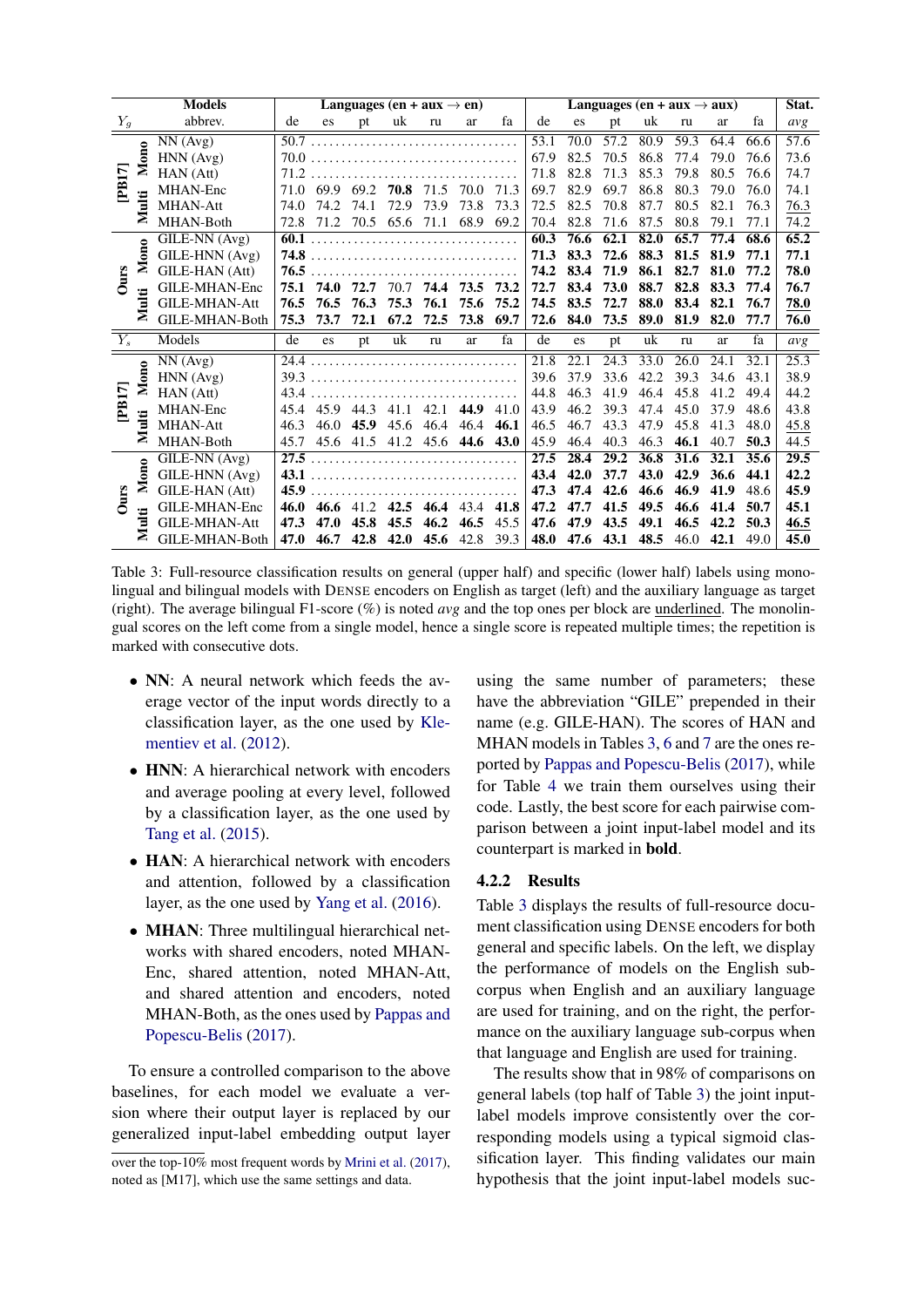|             | <b>Models</b>         |      |      |           |           | Languages |                     |                |           |       | <b>Statistics</b> |
|-------------|-----------------------|------|------|-----------|-----------|-----------|---------------------|----------------|-----------|-------|-------------------|
|             | abbrev.               | en   | de   | es        | pt        | uk        | ru                  | ar             | fa        | $n_l$ | $J_l$             |
| ↸           | LogReg-BOW            | 75.8 | 72.9 | 81.4      | 74.3      | 91.0      | 79.2                | 82.0           | 77.O      | 26M   | 79.19             |
|             | LogReg-BOW- $10\%$    | 74.7 | 70.1 |           | 80.6 71.1 |           | 89.5 76.5           |                | 80.8 75.5 | 5M    | 77.35             |
|             | HAN-BIGRU             | 76.3 | 74.1 |           | 84.5 72.9 | 87.7      | 82.9                | 81.7           | 75.3      | 377K  | 79.42             |
| [PB17]      | <b>HAN-GRU</b>        | 77.1 | 72.5 | 84.0      | 70.8      |           | 86.6 83.0           | 82.9           | 76.0      | 138K  | 79.11             |
|             | <b>HAN-DENSE</b>      | 71.2 | 718  | 82.8      | 71.3      | 85.3      | 79.8                |                | 80.5 76.6 | 50K   | 77.41             |
|             | <b>GILE-HAN-BIGRU</b> | 78.1 | 73.6 | 84.9      | 72.5      | 89.0      |                     | 82.4 82.5 75.8 |           | 377K  | 79.85             |
| <b>Jurs</b> | <b>GILE-HAN-GRU</b>   | 77.1 |      | 72.6 84.7 | 72.4      |           | 88.6 83.6 83.4 76.0 |                |           | 138K  | 79.80             |
|             | <b>GILE-HAN-DENSE</b> | 76.5 | 74.2 |           | 83.4 71.9 | 86.1      | 82.7                |                | 82.6 77.2 | 50K   | 79.12             |

<span id="page-9-0"></span>Table 4: Full-resource classification results on general  $(Y_q)$  topic labels with DENSE and GRU encoders. Reported are also the average number of parameters per language  $(n_l)$ , and the average  $F_1$  per language  $(f_l)$ .

cessfully exploit the semantics of the labels, which provide useful cues for classification, as opposed to models which are agnostic to label semantics. The results for specific labels (bottom half of Table [3\)](#page-8-0) demonstrate the same trend, with the joint input-label models performing better in 87% of comparisons.

In Table [5,](#page-9-1) we also directly compare our embedding to previous bilinear input-label embedding formulations when using the best monolingual configuration (HAN) from Table [3,](#page-8-0) exactly as done in Section [4.1.](#page-5-2) The results on the general labels show that GILE outperforms the previous bilinear input-label models, BIL [YH15] and BIL [N16], by  $+1.62$  and  $+3.3$  percentage points on average respectively. This difference is much more pronounced on the specific labels, where the label set is much larger, namely +6.5 and +13.5 percentage points respectively. Similarly, our model with constrained dimensionality is also as good or better on average than the bilinear input-label models, by +0.9 and +2.2 on general labels and by -0.5 and +6.1 on specific labels respectively, which highlights the importance of learning non-linear relationships across encoded labels and documents. Among our ablated model variants, as in previous section, the best is the one with only the label projection but it still worse than our full model by - 5.2 percentage points. The improvements of GILE against each baseline is significant and consistent on both datasets. Hence, in the following experiments we will only consider the best of these alternatives.

The best bilingual performance on average is that of the GILE-MHAN-Att model, for both general and specific labels. This improvement can be attributed to the effective sharing between la-

| <b>HAN</b>          |    |                                         |    | Languages |    |    |    |                                         |
|---------------------|----|-----------------------------------------|----|-----------|----|----|----|-----------------------------------------|
| $Y_a$ output layer  | en | de                                      | es | pt        | uk | ru | ar | fa                                      |
| Linear [PB17]       |    | 71.2 71.8 82.8 71.3 85.3 79.8 80.5 76.6 |    |           |    |    |    |                                         |
| <b>BIL</b> [YH15]   |    | 71.7 70.5 82.0 71.1 86.6 80.6 80.4 76.0 |    |           |    |    |    |                                         |
| <b>BIL</b> [N16]    |    | 69.8 69.1 80.9 67.4 87.5 79.9 78.4 75.1 |    |           |    |    |    |                                         |
| GILE (Ours)         |    |                                         |    |           |    |    |    | 76.5 74.2 83.4 71.9 86.1 82.7 82.6 77.2 |
| - constrained $d_i$ |    | 73.6 73.1 83.3 71.0 87.1 81.6 80.4 76.4 |    |           |    |    |    |                                         |
| - only label        |    | 71.4 69.6 82.1 70.3 86.2 80.6 81.1 76.2 |    |           |    |    |    |                                         |
| - only input        |    | 55.1 54.2 80.6 66.5 85.6 60.8 78.9 74.0 |    |           |    |    |    |                                         |
| $Y_s$ output layer  | en | de                                      | es | pt        | uk | ru | ar | fa                                      |
| Linear[PB17]        |    |                                         |    |           |    |    |    | 43.4 44.8 46.3 41.9 46.4 45.8 41.2 49.4 |
| <b>BIL</b> [YH15]   |    | 40.7 37.8 38.1 33.5 44.6 38.1 39.1 42.6 |    |           |    |    |    |                                         |
| <b>BIL</b> [N16]    |    | 34.4 30.2 34.4 33.6 31.4 22.8 35.6 38.9 |    |           |    |    |    |                                         |
| GILE (Ours)         |    | 45.9 47.3 47.4 42.6 46.6 46.9 41.9 48.6 |    |           |    |    |    |                                         |
| - constrained $d_i$ |    | 38.5 38.0 36.8 35.1 42.1 36.1 36.7 48.7 |    |           |    |    |    |                                         |
| - only label        |    | 38.4 41.5 42.9 38.3 44.0 39.3 37.2 43.4 |    |           |    |    |    |                                         |
| - only input        |    | 12.1 10.8 8.8 20.5 11.8 7.8             |    |           |    |    |    | 12.0 24.6                               |

<span id="page-9-1"></span>Table 5: Direct comparison with previous bilinear input-label models, namely BIL [YH15] and BIL [N16], and with our ablated model variants using the best monolingual configuration (HAN) from Table [3](#page-8-0) on both general (upper half) and specific (lower half) labels. Best scores among the competing models are marked in bold.

bel semantics across languages through the joint multilingual input-label output layer. Effectively, this model has the same multilingual sharing scheme with the best model reported by [Pappas](#page-14-6) [and Popescu-Belis](#page-14-6) [\(2017\)](#page-14-6), MHAN-Att, namely sharing attention at each level of the hierarchy, which agrees well with their main finding. Interestingly, the improvement holds when using different types of hierarchical encoders, namely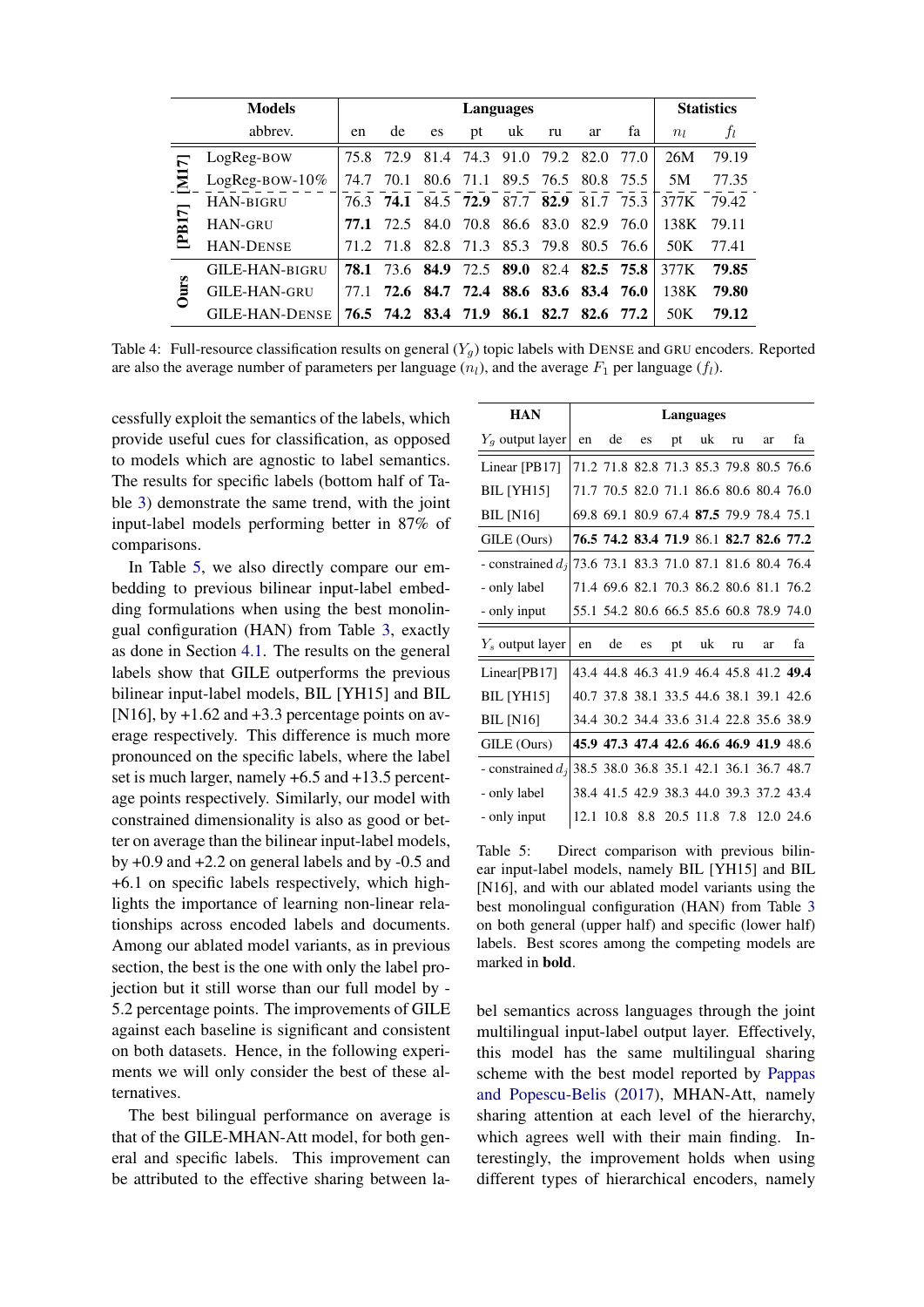|            | <b>Models</b>    |         |                 | General labels Specific labels |                 |       |
|------------|------------------|---------|-----------------|--------------------------------|-----------------|-------|
|            | abbrev.          | # lang. | $n_l$           | Ť1.                            | $n_l$           | Ťι    |
|            | <b>HAN</b>       |         | 50 <sub>K</sub> | 77.41                          | 90K             | 44.90 |
| <b>B17</b> | <b>MHAN</b>      | 2       | 40K             | 78.30                          | 80 <sub>K</sub> | 45.72 |
|            | <b>MHAN</b>      | 8       | 32K             | 77.91                          | 72K             | 45.82 |
|            | GILE-HAN         |         | 50K             | 79.12                          | 90K             | 45.90 |
| ی          | <b>GILE-MHAN</b> | 2       | 40K             | 79.68                          | 80 <sub>K</sub> | 46.49 |
|            | <b>GILE-MHAN</b> | 8       | 32K             | 79.48                          | 72K             | 46.32 |

<span id="page-10-1"></span>Table 6: Multilingual learning results. The columns are the average number of parameters per language  $(n_l)$ , average  $F_1$  per language  $(f_l)$ .

DENSE GRU, and biGRU, as shown in Table [4,](#page-9-0) which demonstrate the generality of the approach. In addition, our best models outperform logistic regression trained either on top-10% most frequent words or on the full vocabulary, even though our models utilize many fewer parameters, namely 377K/138K vs. 26M/5M. Increasing the capacity of our models should lead to even further improvements.

Multilingual learning. So far, we have shown that the proposed joint input-label models outperform typical neural models when training with one and two languages. Does the improvement remain when increasing the number of languages even more? To answer the question we report in Table [6](#page-10-1) the average F1-score per language for the best baselines from the previous experiment (HAN and MHAN-Att) with the proposed joint input-label versions of them (GILE-HAN and GILE-MHAN-Att) when increasing the number of languages (1, 2 and 8) that are used for training. Overall, we observe that the joint input-label models outperform all the baselines independently of the number of languages involved in the training, while having the same number of parameters. We also replicate the previous result that a second language helps but beyond that there is no improvement.

Low-resource transfer. We investigate here whether joint input-label models are useful for low-resource languages. Table [7](#page-10-0) shows the lowresource classification results from English to seven other languages when varying the amount of their training data. Our model with both shared encoders and attention, GILE-MHAN, outperforms previous models in average, namely HAN [\(Yang](#page-15-0) [et al.,](#page-15-0) [2016\)](#page-15-0) and MHAN [\(Pappas and Popescu-](#page-14-6)[Belis,](#page-14-6) [2017\)](#page-14-6), for low-resource classification in the majority of the cases.

|                     | <b>Levels</b> | [PB17]     |             | Ours             |
|---------------------|---------------|------------|-------------|------------------|
|                     | range         | <b>HAN</b> | <b>MHAN</b> | <b>GILE-MHAN</b> |
|                     | $0.1 - 0.5\%$ | 29.9       | 39.4        | 42.9             |
| $en \rightarrow de$ | $1 - 5\%$     | 51.3       | 52.6        | 51.6             |
|                     | 10-50%        | 63.5       | 63.8        | 65.9             |
|                     | $0.1 - 0.5\%$ | 39.5       | 41.5        | 39.0             |
| $en \rightarrow es$ | $1 - 5\%$     | 45.6       | 50.1        | 50.9             |
|                     | 10-50%        | 74.2       | 75.2        | 76.4             |
|                     | $0.1 - 0.5\%$ | 30.9       | 33.8        | 39.6             |
| $en \rightarrow pt$ | $1 - 5\%$     | 44.6       | 47.3        | 48.9             |
|                     | 10-50%        | 60.9       | 62.1        | 62.3             |
|                     | $0.1 - 0.5\%$ | 60.4       | 60.9        | 61.1             |
| $en \rightarrow uk$ | $1 - 5\%$     | 68.2       | 69.0        | 69.4             |
|                     | 10-50%        | 76.4       | 76.7        | 76.5             |
|                     | $0.1 - 0.5\%$ | 27.6       | 29.1        | 27.9             |
| $en \rightarrow nu$ | $1 - 5\%$     | 39.3       | 40.2        | 40.2             |
|                     | 10-50%        | 69.2       | 69.4        | 70.4             |
|                     | $0.1 - 0.5\%$ | 35.4       | 36.6        | 46.1             |
| $en \rightarrow ar$ | $1 - 5\%$     | 45.6       | 46.6        | 49.5             |
|                     | 10-50%        | 48.9       | 47.8        | 61.8             |
|                     | $0.1 - 0.5\%$ | 36.0       | 41.3        | 42.5             |
| $en \rightarrow fa$ | $1 - 5\%$     | 55.0       | 55.5        | 55.4             |
|                     | 10-50%        | 69.2       | 70.0        | 69.7             |

<span id="page-10-0"></span>Table 7: Low-resource classification results with various sizes of training data using the general labels.

The shared input-label space appears to be helpful especially when transferring from English to German, Portuguese and Arabic languages. GILE-MHAN is significantly behind MHAN on transferring knowledge from English to Spanish and to Russian in the 0.1-0.5% resource setting, but in the rest of the cases they have very similar scores.

Label sampling. To speedup computation it is possible to train our model by sampling labels, instead of training over the whole label set. How much speed-up can we achieve from this label sampling approach and still retain good levels of performance? In Figure [2,](#page-11-0) we attempt to answer this question by reporting the performance of our GILE-HNN model when varying the amount of labels (%) that it uses for training over English general and specific labels of the DW dataset. In both cases, the performance of GILE-HNN tends to increase as the percentage of labels sampled increases, but it levels off for the higher percentages.

For general labels, top performance is reached with a 40% to 50% sampling rate, which translates to a 22% to 18% speedup, while for the specific labels, it is reached with a 60% to 70% sampling rate, which translates to a 40% to 36% speedup.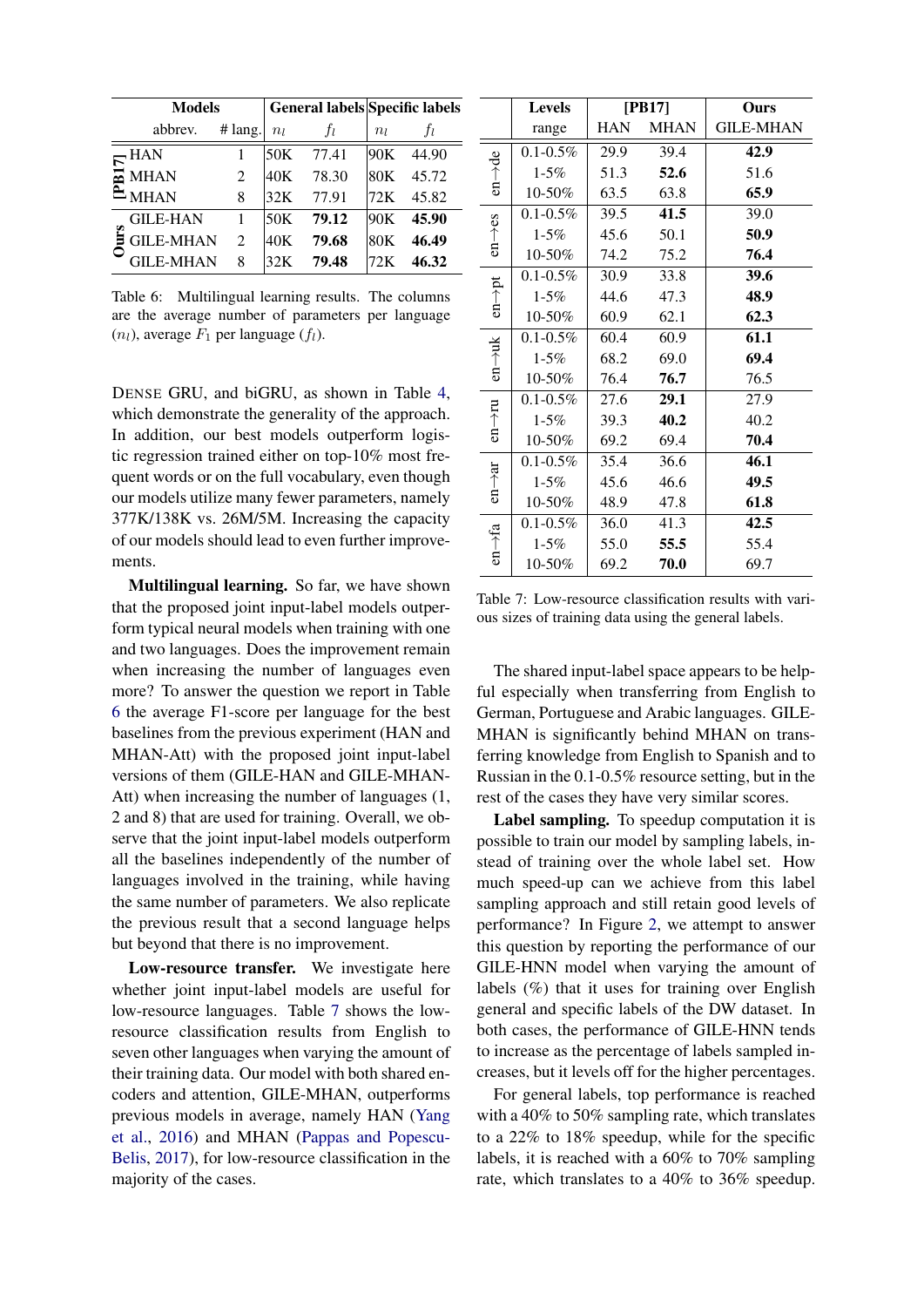

<span id="page-11-0"></span>Figure 2: Varying sampling percentage for general and specific English labels. *(Top)* GILE-HNN is compared against HNN in terms of F1 (%). *(Bottom)* The runtime speedup over GILE-HNN trained on the full label set.

The speedup is correlated to the size of the label set, since there are many fewer general labels than specific labels, namely 327 vs 1,058 here. Hence, we expect even higher speedups for bigger label sets. Interestingly, GILE-HNN with label sampling reaches the performance of the baseline with a 25% and 60% sample for general and specific labels respectively. This translates to a speedup of 30% and 50% respectively compared to a GILE-HNN trained over all labels. Overall, these results show that our model is effective and that it can also scale to large label sets. The label sampling should also be useful in tasks where the computation resources may be limited or budgeted.

## 5 Related Work

## 5.1 Neural text Classification

Research in *neural text classification* was initially based on feed-forward networks, which required unsupervised pre-training [\(Collobert et al.,](#page-13-6) [2011;](#page-13-6) [Mikolov et al.,](#page-14-7) [2013;](#page-14-7) [Le and Mikolov,](#page-13-7) [2014\)](#page-13-7) and later on they focused on networks with hierarchical structure. [Kim](#page-13-8) [\(2014\)](#page-13-8) proposed a convolutional neural network (CNN) for sentence classification. [Johnson and Zhang](#page-13-9) [\(2015\)](#page-13-9) proposed a CNN for high-dimensional data classification, while [Zhang et al.](#page-15-4) [\(2015\)](#page-15-4) adopted a character-level CNN for text classification. [Lai et al.](#page-13-10) [\(2015\)](#page-13-10) proposed a recurrent CNN to capture sequential information, which outperformed simpler CNNs. [Lin](#page-13-11) [et al.](#page-13-11) [\(2015\)](#page-13-11) and [Tang et al.](#page-14-0) [\(2015\)](#page-14-0) proposed hierarchical recurrent neural networks and showed that they were superior to CNN-based models. [Yang et al.](#page-15-0) [\(2016\)](#page-15-0) demonstrated that a hierarchical attention network with bi-directional gated encoders outperforms previous alternatives. [Pappas](#page-14-6) [and Popescu-Belis](#page-14-6) [\(2017\)](#page-14-6) adapted such networks to learn hierarchical document structures with shared components across different languages.

The issue of scaling to large label sets has been addressed previously by output layer approximations [\(Morin and Bengio,](#page-14-9) [2005\)](#page-14-9) and with the use of sub-word units or character-level modeling [\(Sennrich et al.,](#page-14-10) [2016;](#page-14-10) [Lee et al.,](#page-13-12) [2017\)](#page-13-12) which is mainly applicable to structured prediction problems. Despite the numerous studies, most of the existing neural text classification models ignore label descriptions and semantics. Moreover, they are based on typical output layer parametrizations which are dependent on the label set size, and thus are not able to scale well to large label sets nor to generalize to unseen labels. Our output layer parametrization addresses these limitations and could potentially improve such models.

#### 5.2 Output Representation Learning

There exist studies which aim to learn output representations directly from data without any semantic grounding to word embeddings [\(Srikumar](#page-14-11) [and Manning,](#page-14-11) [2014;](#page-14-11) [Yeh et al.,](#page-15-5) [2018;](#page-15-5) [Augen](#page-12-2)[stein et al.,](#page-12-2) [2018\)](#page-12-2). Such methods have a labelset-size dependent parametrization, which makes them data hungry, less scalable on large label sets and incapable of generalizing to unseen classes. [Wang et al.](#page-15-6) [\(2018\)](#page-15-6) addressed the lack of semantic grounding to word embeddings by proposing an efficient method based on label-attentive text representations which are helpful for text classification. However, in contrast to our study, their parametrization is still label-set-size dependent and thus their model is not able to scale well to large label sets nor to generalize to unseen labels.

### 5.3 Zero-shot Text Classification

Several studies have focused on learning joint input-label representations grounded to word semantics for unseen label prediction for images [\(Weston et al.,](#page-15-1) [2011;](#page-15-1) [Socher et al.,](#page-14-4) [2013;](#page-14-4) [Norouzi](#page-14-12) [et al.,](#page-14-12) [2014;](#page-14-12) [Zhang et al.,](#page-15-7) [2016;](#page-15-7) [Fu et al.,](#page-13-13) [2018\)](#page-13-13), called zero-shot classification. However, there are fewer such studies for text classification. [Dauphin](#page-13-14) [et al.](#page-13-14) [\(2014\)](#page-13-14) predicted semantic utterances of text by mapping them in the same semantic space with the class labels using an unsupervised learning objective. [Yazdani and Henderson](#page-15-2) [\(2015\)](#page-15-2) proposed a zero-shot spoken language understanding model based on a bilinear input-label model able to gen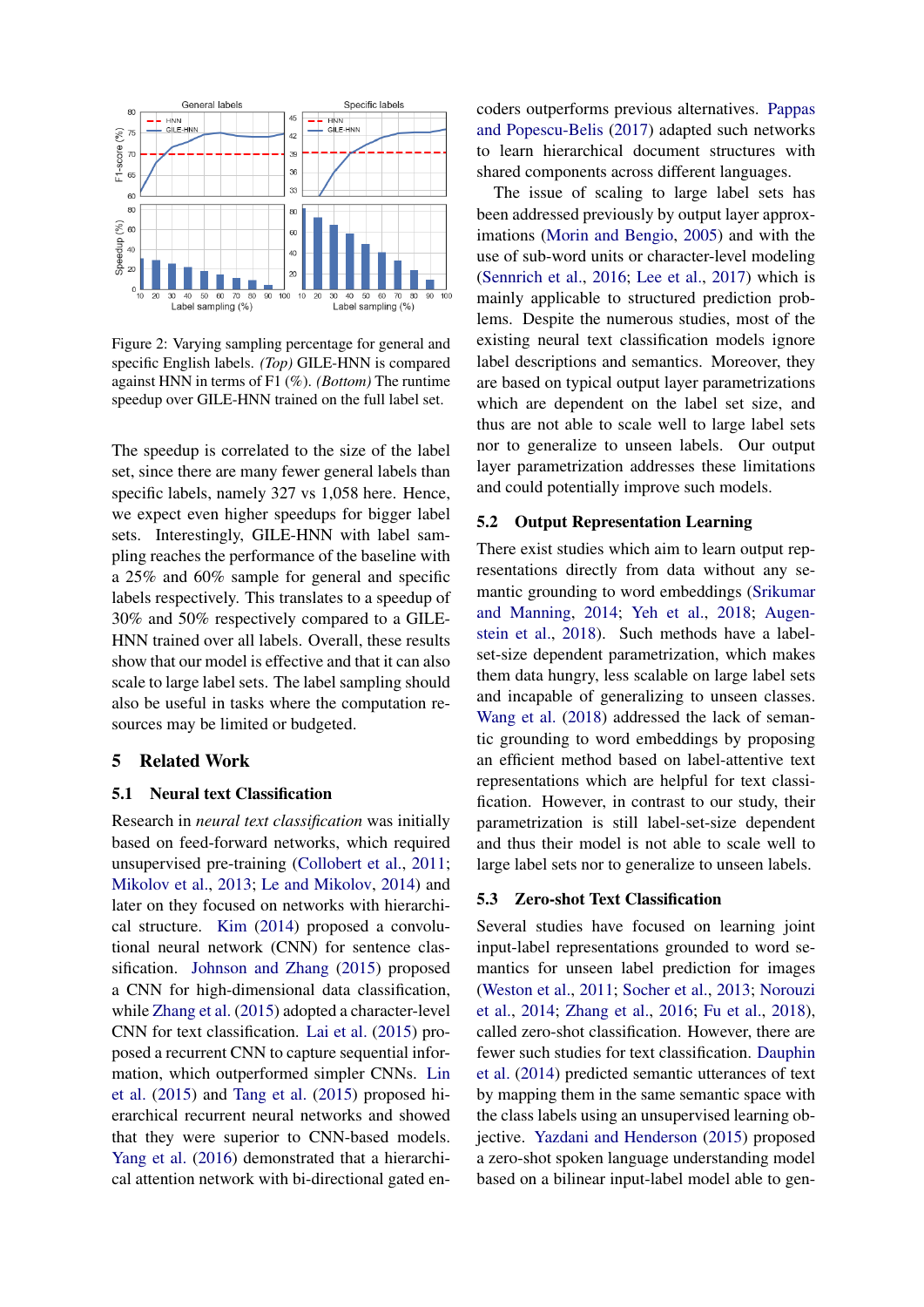eralize to previously unseen labels. [Nam et al.](#page-14-5) [\(2016\)](#page-14-5), proposed a bilinear joint document-label embedding which learns shared word representations between documents and labels. More recently, [Shu et al.](#page-14-13) [\(2017\)](#page-14-13) proposed an approach for open-world classification which aims to identify novel documents during testing but it is not able to generalize to unseen classes. Perhaps, the most similar model to ours is from the recent study by [Pappas et al.](#page-14-14) [\(2018\)](#page-14-14) on neural machine translation, with the difference that they have single-word label descriptions and they use a label-set-dependent bias in a softmax linear prediction unit, which is designed for structured prediction. Hence, their model can neither handle unseen labels nor multilabel classification, as we do here.

Compared to previous joint input-label models, the proposed model has a more general and flexible parametrization which allows the output layer capacity to be controlled. Moreover, it is not restricted to linear mappings, which have limited expressivity, but uses nonlinear mappings, similar to energy-based learning networks [\(LeCun et al.,](#page-13-15) [2006;](#page-13-15) [Belanger and McCallum,](#page-12-3) [2016\)](#page-12-3). The link to the latter can be made if we regard  $P_{val}^{(ij)}$  in Eq. [11](#page-3-2) as an energy function for the  $i$ -th document and the  $j$ -th label, the calculation of which uses a simple multiplicative transformation (Eq. [10\)](#page-3-3). Lastly, the proposed model performs well on both seen and unseen label sets by leveraging the binary crossentropy loss, which is the standard loss for classification problems, instead of a ranking loss.

# 6 Conclusion

We proposed a novel joint input-label embedding model for neural text classification which generalizes over existing input-label models and addresses their limitations while preserving high performance on both seen and unseen labels. Compared to baseline neural models with a typical output layer, our model is more scalable and has better performance on the seen labels. Compared to previous joint input-label models, it performs significantly better on unseen labels without compromising performance on the seen labels. These improvements can be attributed to the the ability of our model to capture complex input-label relationships, to its controllable capacity and to its training objective which is based on cross-entropy loss.

As future work, the label representation could be learned by a more sophisticated encoder, and

the label sampling could benefit from importance sampling to avoid revisiting uninformative labels. Another interesting direction would be to find a more scalable way of increasing the output layer capacity, for instance using a deep rather than wide classification network. Moreover, adapting the proposed model to structured prediction, for instance by using a softmax classification unit instead of a sigmoid one, would benefit tasks such as neural machine translation, language modeling and summarization, in isolation but also when trained jointly with multi-task learning.

# Acknowledgments

We are grateful for the support from the European Union through its Horizon 2020 program in the SUMMA project n. 688139, see [http:](http://www.summa-project.eu) [//www.summa-project.eu](http://www.summa-project.eu). We would also like to thank our action editor, Eneko Agirre, and the anonymous reviewers for their invaluable suggestions and feedback.

# References

- <span id="page-12-1"></span>Waleed Ammar, George Mulcaire, Yulia Tsvetkov, Guillaume Lample, Chris Dyer, and Noah A. Smith. 2016. [Massively multilingual word em](https://arxiv.org/abs/1602.01925.v2)[beddings.](https://arxiv.org/abs/1602.01925.v2) *CoRR*, abs/1602.01925.v2.
- <span id="page-12-2"></span>Isabelle Augenstein, Sebastian Ruder, and Anders Søgaard. 2018. [Multi-task learning of](http://www.aclweb.org/anthology/N18-1172) [pairwise sequence classification tasks over dis](http://www.aclweb.org/anthology/N18-1172)[parate label spaces.](http://www.aclweb.org/anthology/N18-1172) In *Proceedings of the 2018 Conference of the North American Chapter of the Association for Computational Linguistics: Human Language Technologies, Volume 1 (Long Papers)*, pages 1896–1906, New Orleans, Louisiana.
- <span id="page-12-3"></span>David Belanger and Andrew McCallum. 2016. [Structured prediction energy networks.](http://proceedings.mlr.press/v48/belanger16.html) In *Proceedings of The 33rd International Conference on Machine Learning*, volume 48 of *Proceedings of Machine Learning Research*, pages 983– 992, New York, New York, USA. PMLR.
- <span id="page-12-0"></span>Jianshu Chen, Ji He, Yelong Shen, Lin Xiao, Xiaodong He, Jianfeng Gao, Xinying Song, and Li Deng. 2015. [End-to-end learning of LDA](https://papers.nips.cc/paper/5967-end-to-end-learning-of-lda-by-mirror-descent-back-propagation-over-a-deep-architecture) [by mirror-descent back propagation over a deep](https://papers.nips.cc/paper/5967-end-to-end-learning-of-lda-by-mirror-descent-back-propagation-over-a-deep-architecture) [architecture.](https://papers.nips.cc/paper/5967-end-to-end-learning-of-lda-by-mirror-descent-back-propagation-over-a-deep-architecture) In *Advances in Neural Information Processing Systems 28*, pages 1765–1773, Montreal, Canada.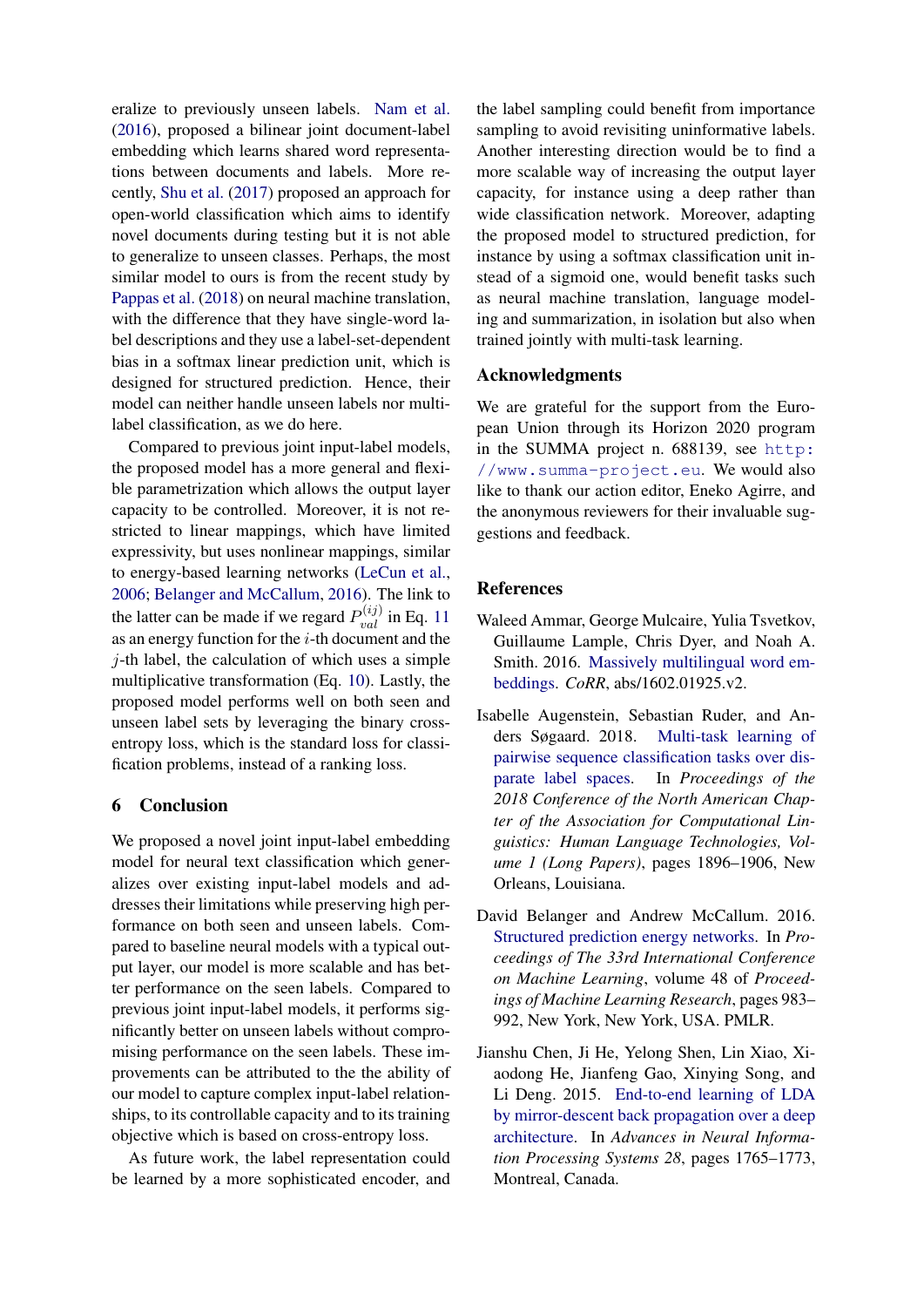- <span id="page-13-1"></span>Kyunghyun Cho, Bart van Merrienboer, Caglar Gulcehre, Dzmitry Bahdanau, Fethi Bougares, Holger Schwenk, and Yoshua Bengio. 2014. [Learning phrase representations using RNN](https://aclanthology.coli.uni-saarland.de/papers/D14-1179/d14-1179) [encoder–decoder for statistical machine transla](https://aclanthology.coli.uni-saarland.de/papers/D14-1179/d14-1179)[tion.](https://aclanthology.coli.uni-saarland.de/papers/D14-1179/d14-1179) In *Proceedings of the 2014 Conference on Empirical Methods in Natural Language Processing*, pages 1724–1734, Doha, Qatar.
- <span id="page-13-6"></span>Ronan Collobert, Jason Weston, Léon Bottou, Michael Karlen, Koray Kavukcuoglu, and Pavel Kuksa. 2011. [Natural language processing \(al](http://www.jmlr.org/papers/v12/collobert11a.html)[most\) from scratch.](http://www.jmlr.org/papers/v12/collobert11a.html) *Journal of Machine Learning Research*, 12:2493–2537.
- <span id="page-13-14"></span>Yann N. Dauphin, Gökhan Tür, Dilek Hakkani-Tür, and Larry P. Heck. 2014. [Zero-shot learn](http://arxiv.org/abs/1401.0509)[ing and clustering for semantic utterance classi](http://arxiv.org/abs/1401.0509)[fication.](http://arxiv.org/abs/1401.0509) In *International Conference on Learning Representations*, Banff, Canada.
- <span id="page-13-4"></span>Orhan Firat, Baskaran Sankaran, Yaser Al-Onaizan, Fatos T. Yarman Vural, and Kyunghyun Cho. 2016. [Zero-resource](https://aclweb.org/anthology/D16-1026) [translation with multi-lingual neural machine](https://aclweb.org/anthology/D16-1026) [translation.](https://aclweb.org/anthology/D16-1026) In *Proceedings of the 2016 Conference on Empirical Methods in Natural Language Processing*, pages 268–277, Austin, USA.
- <span id="page-13-3"></span>Andrea Frome, Greg S. Corrado, Jon Shlens, Samy Bengio, Jeff Dean, Marc Aurelio Ranzato, and Tomas Mikolov. 2013. [DeViSE: A](http://papers.nips.cc/paper/5204-devise-a-deep-visual-semantic-embedding-model.pdf) [deep visual-semantic embedding model.](http://papers.nips.cc/paper/5204-devise-a-deep-visual-semantic-embedding-model.pdf) In C. J. C. Burges, L. Bottou, M. Welling, Z. Ghahramani, and K. Q. Weinberger, editors, *Advances in Neural Information Processing Systems 26*, pages 2121–2129. Curran Associates, Inc.
- <span id="page-13-13"></span>Yanwei Fu, Tao Xiang, Yu-Gang Jiang, Xiangyang Xue, Leonid Sigal, and Shaogang Gong. 2018. [Recent advances in zero-shot](https://doi.org/10.1109/MSP.2017.2763441) [recognition: Toward data-efficient understand](https://doi.org/10.1109/MSP.2017.2763441)[ing of visual content.](https://doi.org/10.1109/MSP.2017.2763441) *IEEE Signal Processing Magazine*, 35(1):112–125.
- <span id="page-13-9"></span>Rie Johnson and Tong Zhang. 2015. [Effective](https://aclanthology.coli.uni-saarland.de/papers/N15-1011/n15-1011) [use of word order for text categorization with](https://aclanthology.coli.uni-saarland.de/papers/N15-1011/n15-1011) [convolutional neural networks.](https://aclanthology.coli.uni-saarland.de/papers/N15-1011/n15-1011) In *Proceedings of the 2015 Conference of the North American Chapter of the Association for Computational Linguistics: Human Language Technologies*, pages 103–112, Denver, Colorado.
- <span id="page-13-8"></span>Yoon Kim. 2014. [Convolutional neural networks](https://aclanthology.info/papers/D14-1181/d14-1181) [for sentence classification.](https://aclanthology.info/papers/D14-1181/d14-1181) In *Proceedings of the 2014 Conference on Empirical Methods in Natural Language Processing*, pages 1746– 1751, Doha, Qatar.
- <span id="page-13-5"></span>Alexandre Klementiev, Ivan Titov, and Binod Bhattarai. 2012. [Inducing crosslingual dis](http://www.aclweb.org/anthology/C12-1089)[tributed representations of words.](http://www.aclweb.org/anthology/C12-1089) In *Proceedings of COLING 2012*, pages 1459–1474, Mumbai, India.
- <span id="page-13-0"></span>Ankit Kumar, Ozan Irsoy, Jonathan Su, James Bradbury, Robert English, Brian Pierce, Peter Ondruska, Ishaan Gulrajani, and Richard Socher. 2015. [Ask me anything: Dynamic](http://proceedings.mlr.press/v48/kumar16.html) [memory networks for natural language process](http://proceedings.mlr.press/v48/kumar16.html)[ing.](http://proceedings.mlr.press/v48/kumar16.html) In *Proceedings of The 33rd International Conference on Machine Learning*, pages 334– 343, New York City, USA.
- <span id="page-13-10"></span>Siwei Lai, Liheng Xu, Kang Liu, and Jun Zhao. 2015. [Recurrent convolutional neural networks](https://www.aaai.org/ocs/index.php/AAAI/AAAI15/paper/view/9745/9552) [for text classification.](https://www.aaai.org/ocs/index.php/AAAI/AAAI15/paper/view/9745/9552) In *Proceedings of the 29th AAAI Conference on Artificial Intelligence*, pages 2267–2273, Austin, USA.
- <span id="page-13-7"></span>Quoc V. Le and Tomas Mikolov. 2014. [Distributed](http://proceedings.mlr.press/v32/le14.html) [representations of sentences and documents.](http://proceedings.mlr.press/v32/le14.html) In *Proceedings of The 31st International Confer*ence on Machine Learning, pages 1188âÅ S-1196, Beijing, China.
- <span id="page-13-15"></span>Yann LeCun, Sumit Chopra, Raia Hadsell, Fu Jie Huang, and et al. 2006. [A tutorial on energy](http://yann.lecun.com/exdb/publis/pdf/lecun-06.pdf)[based learning.](http://yann.lecun.com/exdb/publis/pdf/lecun-06.pdf) In *Predicting Structured Data*. MIT Press.
- <span id="page-13-12"></span>Jason Lee, Kyunghyun Cho, and Thomas Hofmann. 2017. [Fully character-level neural ma](https://aclanthology.coli.uni-saarland.de/papers/Q17-1026/q17-1026)[chine translation without explicit segmentation.](https://aclanthology.coli.uni-saarland.de/papers/Q17-1026/q17-1026) *Transactions of the Association for Computational Linguistics*, 5:365–378.
- <span id="page-13-11"></span>Rui Lin, Shujie Liu, Muyun Yang, Mu Li, Ming Zhou, and Sheng Li. 2015. [Hierarchical recur](https://aclanthology.coli.uni-saarland.de/papers/D15-1106/d15-1106)[rent neural network for document modeling.](https://aclanthology.coli.uni-saarland.de/papers/D15-1106/d15-1106) In *Proceedings of the 2015 Conference on Empirical Methods in Natural Language Processing*, pages 899–907, Lisbon, Portugal.
- <span id="page-13-2"></span>Thang Luong, Hieu Pham, and Christopher D. Manning. 2015. [Effective approaches to](https://aclanthology.info/papers/D15-1166/d15-1166) [attention-based neural machine translation.](https://aclanthology.info/papers/D15-1166/d15-1166) In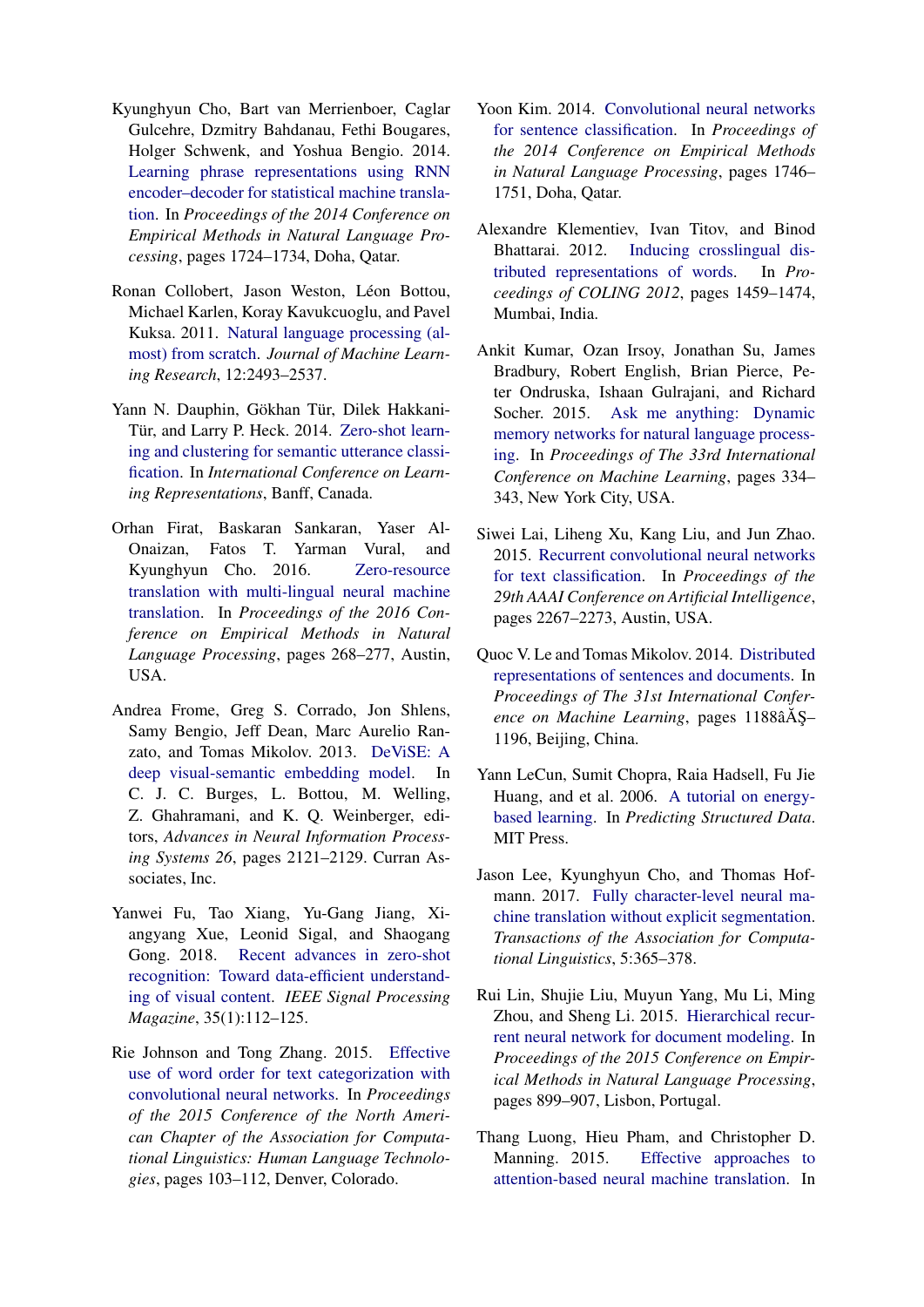*Proceedings of the 2015 Conference on Empirical Methods in Natural Language Processing*, pages 1412–1421, Lisbon, Portugal.

- <span id="page-14-3"></span>Thomas Mensink, Jakob Verbeek, Florent Perronnin, and Gabriela Csurka. 2012. Metric learning for large scale image classification: Generalizing to new classes at near-zero cost. In *Computer Vision – ECCV 2012*, pages 488– 501, Berlin, Heidelberg. Springer Berlin Heidelberg.
- <span id="page-14-7"></span>Tomas Mikolov, Ilya Sutskever, Kai Chen, Greg S Corrado, and Jeff Dean. 2013. [Distributed](https://papers.nips.cc/paper/5021-distributed-representations-of-words-and-phrases-and-their-compositionality) [representations of words and phrases and their](https://papers.nips.cc/paper/5021-distributed-representations-of-words-and-phrases-and-their-compositionality) [compositionality.](https://papers.nips.cc/paper/5021-distributed-representations-of-words-and-phrases-and-their-compositionality) In C. J. C. Burges, L. Bottou, M. Welling, Z. Ghahramani, and K. Q. Weinberger, editors, *Advances in Neural Information Processing Systems 26*, pages 3111–3119. Curran Associates, Inc.
- <span id="page-14-9"></span>Frederic Morin and Yoshua Bengio. 2005. [Hier](https://www.iro.umontreal.ca/~lisa/pointeurs/hierarchical-nnlm-aistats05.pdf)[archical probabilistic neural network language](https://www.iro.umontreal.ca/~lisa/pointeurs/hierarchical-nnlm-aistats05.pdf) [model.](https://www.iro.umontreal.ca/~lisa/pointeurs/hierarchical-nnlm-aistats05.pdf) In *Proceedings of the Tenth International Workshop on Artificial Intelligence and Statistics*, pages 246–252.
- <span id="page-14-8"></span>Khalil Mrini, Nikolaos Pappas, and Andrei Popescu-Belis. 2017. [Cross-lingual transfer for](https://publidiap.idiap.ch/index.php/publications/show/3642) [news article labeling: Benchmarking statistical](https://publidiap.idiap.ch/index.php/publications/show/3642) [and neural models.](https://publidiap.idiap.ch/index.php/publications/show/3642) In *Idiap Research Report*, Idiap-RR-26-2017.
- <span id="page-14-5"></span>Jinseok Nam, Eneldo Loza Mencía, and Johannes Fürnkranz. 2016. [All-in text: Learning docu](https://www.aaai.org/ocs/index.php/AAAI/AAAI16/paper/view/12058)[ment, label, and word representations jointly.](https://www.aaai.org/ocs/index.php/AAAI/AAAI16/paper/view/12058) In *Proceedings of the 13th AAAI Conference on Artificial Intelligence*, AAAI'16, pages 1948– 1954, Phoenix, Arizona.
- <span id="page-14-12"></span>Mohammad Norouzi, Tomas Mikolov, Samy Bengio, Yoram Singer, Jonathon Shlens, Andrea Frome, Greg Corrado, and Jeffrey Dean. 2014. [Zero-shot learning by convex combination of](https://arxiv.org/abs/1312.5650) [semantic embeddings.](https://arxiv.org/abs/1312.5650) In *International Conference on Learning Representations*, Banff, Canada.
- <span id="page-14-1"></span>Bo Pang and Lillian Lee. 2005. [Seeing stars: Ex](https://aclanthology.coli.uni-saarland.de/papers/P05-1015/p05-1015)[ploiting class relationships for sentiment cate](https://aclanthology.coli.uni-saarland.de/papers/P05-1015/p05-1015)[gorization with respect to rating scales.](https://aclanthology.coli.uni-saarland.de/papers/P05-1015/p05-1015) In *Proceedings of the 43rd Annual Meeting on Association for Computational Linguistics*, pages 115–124, Ann Arbor, Michigan.
- <span id="page-14-14"></span>Nikolaos Pappas, Lesly Miculicich, and James Henderson. 2018. [Beyond weight tying: Learn](http://www.aclweb.org/anthology/W18-6308)[ing joint input-output embeddings for neural](http://www.aclweb.org/anthology/W18-6308) [machine translation.](http://www.aclweb.org/anthology/W18-6308) In *Proceedings of the Third Conference on Machine Translation: Research Papers*, pages 73–83, Belgium, Brussels. Association for Computational Linguistics.
- <span id="page-14-6"></span>Nikolaos Pappas and Andrei Popescu-Belis. 2017. [Multilingual hierarchical attention networks for](http://aclweb.org/anthology/I17-1102) [document classification.](http://aclweb.org/anthology/I17-1102) In *Proceedings of the Eighth International Joint Conference on Natural Language Processing (Volume 1: Long Papers)*, pages 1015–1025.
- <span id="page-14-2"></span>Alexander M. Rush, Sumit Chopra, and Jason Weston. 2015. [A neural attention model for](https://aclanthology.coli.uni-saarland.de/papers/D15-1044/d15-1044) [abstractive sentence summarization.](https://aclanthology.coli.uni-saarland.de/papers/D15-1044/d15-1044) In *Proceedings of the 2015 Conference on Empirical Methods in Natural Language Processing*, pages 379–389, Lisbon, Portugal.
- <span id="page-14-10"></span>Rico Sennrich, Barry Haddow, and Alexandra Birch. 2016. [Neural machine translation of rare](https://aclanthology.coli.uni-saarland.de/papers/P16-1162/p16-1162) [words with subword units.](https://aclanthology.coli.uni-saarland.de/papers/P16-1162/p16-1162) In *Proceedings of the 54th Annual Meeting of the Association for Computational Linguistics (Volume 1: Long Papers)*, pages 1715–1725, Berlin, Germany.
- <span id="page-14-13"></span>Lei Shu, Hu Xu, and Bing Liu. 2017. [DOC: Deep](https://www.aclweb.org/anthology/D17-1314) [open classification of text documents.](https://www.aclweb.org/anthology/D17-1314) In *Proceedings of the 2017 Conference on Empirical Methods in Natural Language Processing*, pages 2911–2916, Copenhagen, Denmark. Association for Computational Linguistics.
- <span id="page-14-4"></span>Richard Socher, Milind Ganjoo, Christopher D. Manning, and Andrew Y. Ng. 2013. [Zero](https://papers.nips.cc/paper/5027-zero-shot-learning-through-cross-modal-transfer)[shot learning through cross-modal transfer.](https://papers.nips.cc/paper/5027-zero-shot-learning-through-cross-modal-transfer) In *Proceedings of the 26th International Conference on Neural Information Processing Systems*, NIPS'13, pages 935–943, Lake Tahoe, Nevada.
- <span id="page-14-11"></span>Vivek Srikumar and Christopher D. Manning. 2014. [Learning distributed representations for](http://dl.acm.org/citation.cfm?id=2969033.2969191) [structured output prediction.](http://dl.acm.org/citation.cfm?id=2969033.2969191) In *Proceedings of the 27th International Conference on Neural Information Processing Systems - Volume 2*, NIPS'14, pages 3266–3274, Cambridge, MA, USA. MIT Press.
- <span id="page-14-0"></span>Duyu Tang, Bing Qin, and Ting Liu. 2015. [Doc](https://doi.org/10.18653/v1/D15-1167)[ument modeling with gated recurrent neural](https://doi.org/10.18653/v1/D15-1167)